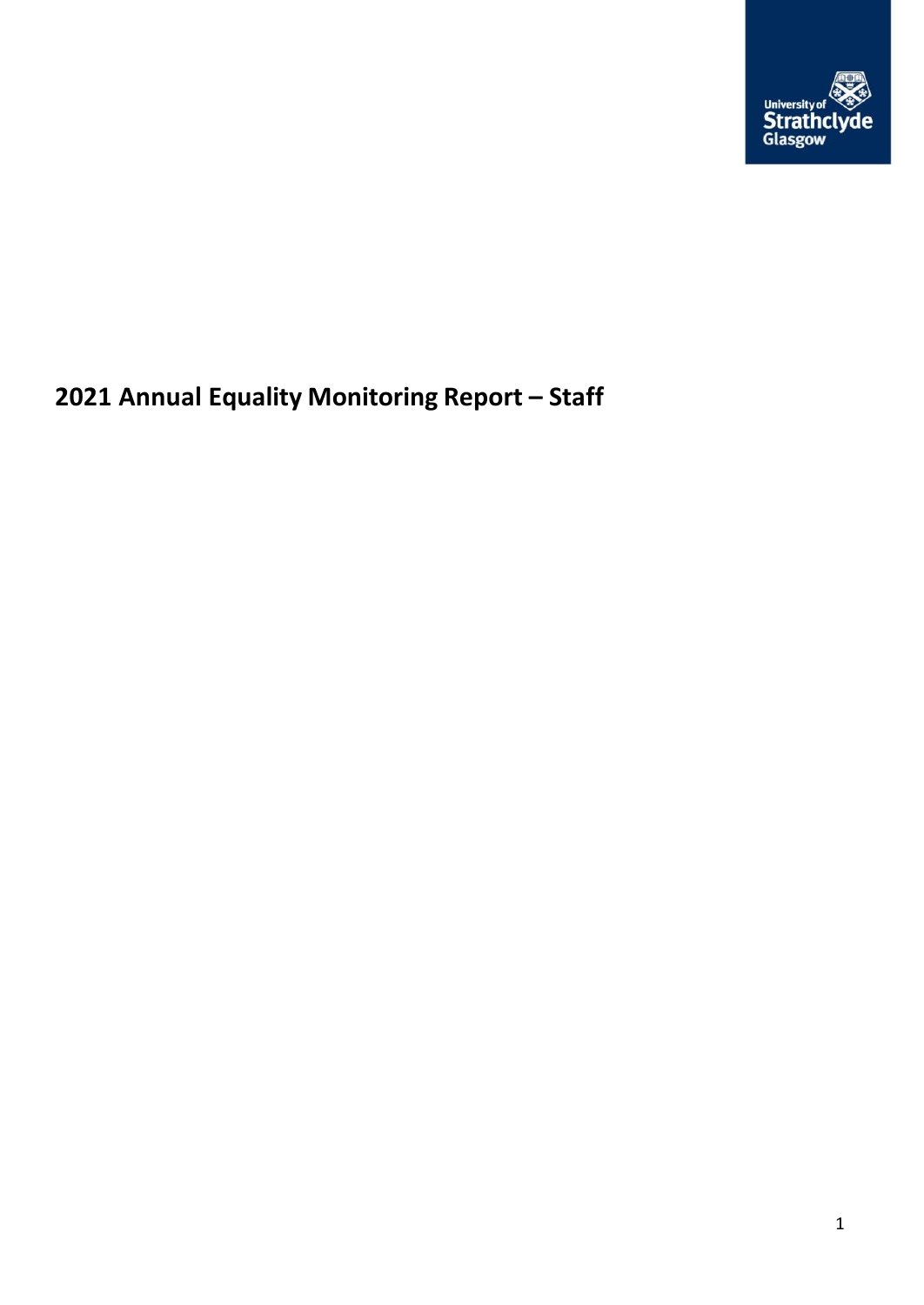# Contents

| 1.  |  |
|-----|--|
| 2.  |  |
| 3.  |  |
| 4.  |  |
| 5.  |  |
|     |  |
| 6.  |  |
| 7.  |  |
| 8.  |  |
| 9.  |  |
| 10. |  |
| 11. |  |
|     |  |
|     |  |
|     |  |
| 13. |  |
| 14. |  |
| 15. |  |
| 16. |  |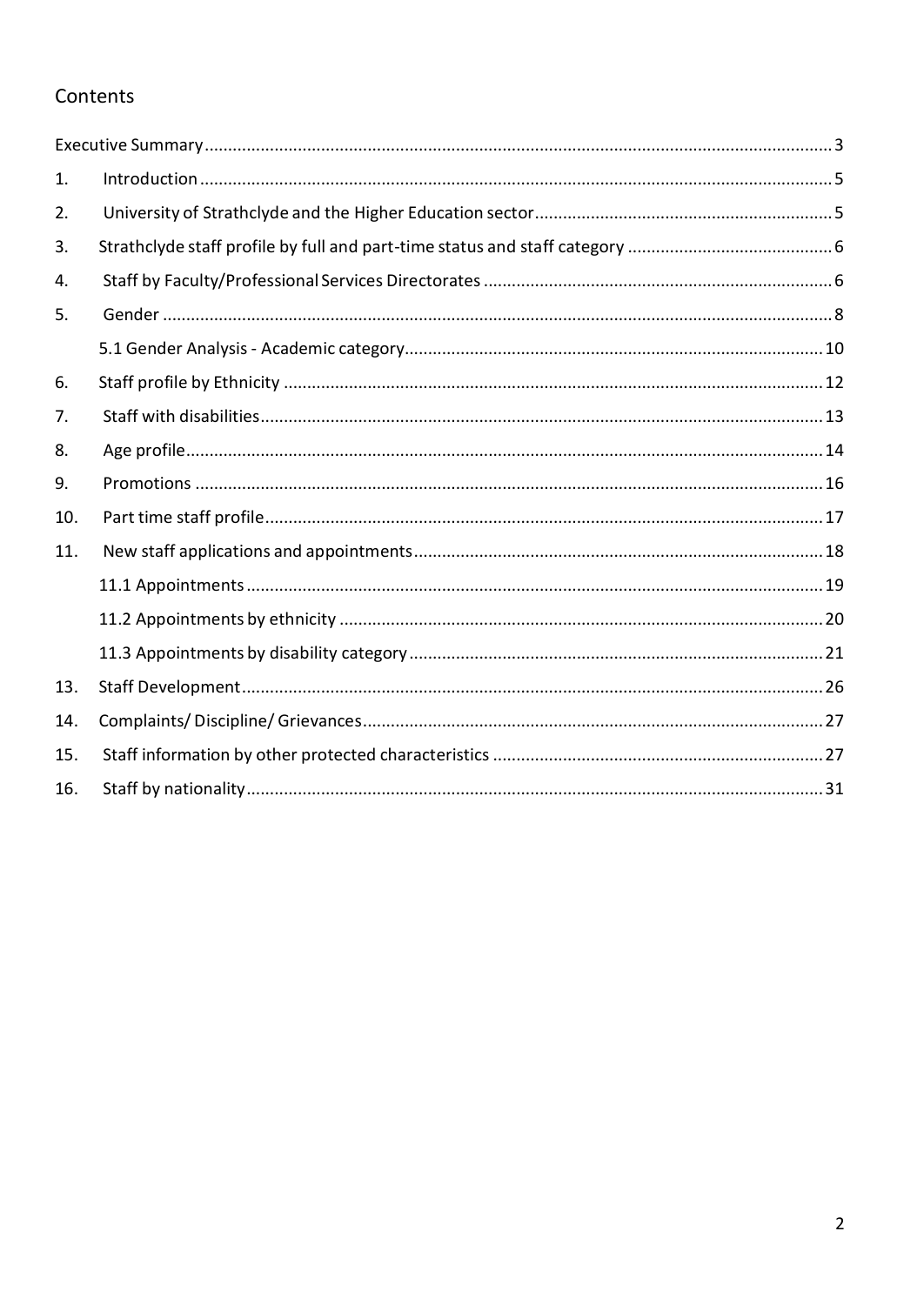### <span id="page-2-0"></span>**Executive Summary**

The University of Strathclyde is a socially progressive employer, committed to ensuring diversity, equality and inclusion within our staffing population. The annual staff equality monitoring report provides comprehensive information on the protected characteristics<sup>1</sup> of staff in recruitment, promotions, development, discipline, grievance, dignity and respect cases and turnover.

The report is based on data as of 31 October 2020. Where corresponding data is available for October 2019, this is presented to enable a year on year comparison. A significant part of the reporting period has been impacted by the Covid-19 global pandemic and this should be taken into account when reflecting on the data presented.

The University has 4166 (4045 in 2019) staff, of which 78% hold full-time posts. This is an increase in the staffing population of 3%.

There are 928 (936 in 2019) part-time staff at the University making up 22% of all staff.

65% of staff are based within the four Faculties (Business, Humanities and Social Sciences, Engineering and Science) with the remaining 35% in the Professional Services Directorates. These figures are the same as those reported in the 2020 report.

The profile for gender by staff category reveals that a proportionately greater percentage of female staff than male are concentrated in the Administrative and Professional Services (APS) and Operational Services staff categories (Table 5). The majority of male staff are based within Research and Knowledge Exchange, Academic and Research categories.

In terms of protected characteristics at the University:

- The gender composition of the staffing profile has fluctuated slightly since the October 2019 Monitoring Report. There is now an overall staffing profile of 50% female staff and 50% male.
- There has been an 18% increase in the percentage of female professors since last year.
- The declared Disability status of the staffing profile has remained static at 4%. Disabled women are slighted more represented than disabled men.
- The percentage of BME (Black Minority Ethnic) staff has increased from a rounded 7% in 2019 to 9% this year. There are twice as many BME male staff as there are BME female staff which remains unchanged from last year.
- The age profile indicates that women between age 40 and 59 outnumber men in these age groups. Men are more represented in the 30-39 and 60 plus age groups. The 20-29 age category has seen an decrease in men over the last year.
- 26% (23%) of staff voluntarily describe themselves as Christians, 35% (30%) have stated 'no religion'.
- Declared disclosure by Lesbian, Gay and Bisexual (LGB) staff comprise 3% of all staff which is

<sup>&</sup>lt;sup>1</sup> The **[Equality Act 2010](http://www.legislation.gov.uk/ukpga/2010/15/contents) [\(Equality Act 2010 Summary\)](http://www.strath.ac.uk/media/ps/sees/equality/Equality_Act_2010_updated_summary_web_May_2014-2016.pdf)** recognises the association of people and groups as belonging to diverse [protected characteristics](http://www.equalityhumanrights.com/private-and-public-sector-guidance/guidance-all/protected-characteristics) including age, disability, gender reassignment, sex, race, religion or belief, sexual orientation, marriage and civil partnership and pregnancy and maternity.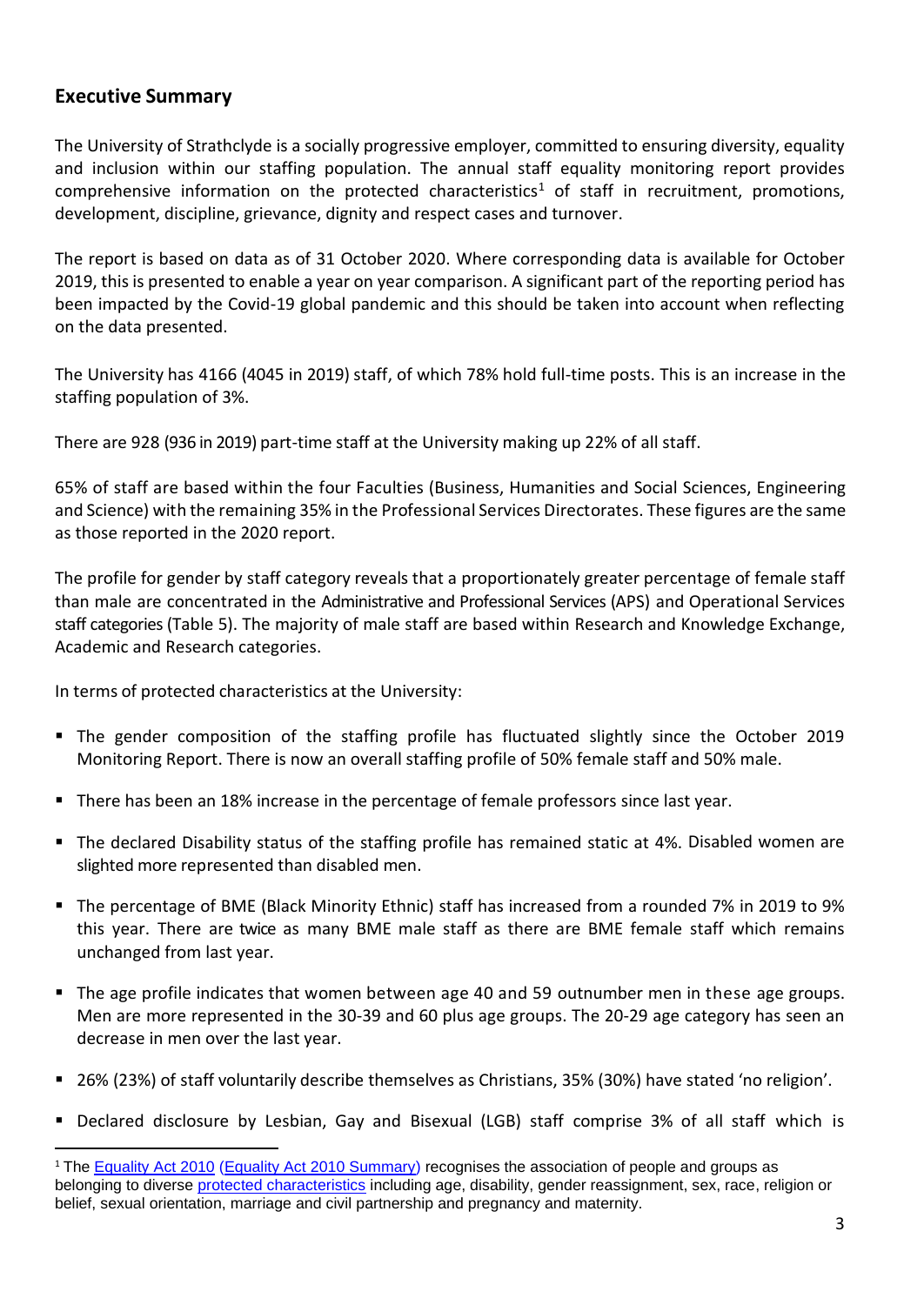comparable with 2019.

- 0.2% (10 individuals) of employees have disclosed that they have a different gender to that which they had at birth. This is an increase from 0.1% (6 individuals) in 2019.
- Staff from 77 (78) nationalities are employed at the University.

297 staff were promoted during the period 1 November 2019 to 31 October 2020. This is an increase from 282 promotions in 2018-19. 14% of promotions were BME staff, a significant increase on last year's report that recorded 8% of promotions were BME staff. 3% of promotions were from those who identified with disabilities which was a slight increase from the previous year (2%).

For part time staff, a significant proportion are female (74%) compared with male staff (26%), 5% are from a Black Minority Ethnic background and 5% have disclosed disability status. These figures have remained static since 2019.

Between 1 November 2019 and 31 October 2020, the University received 11, 970 applications. Whilst this is a decline on the previous year (15,737 reported in 2019) this is a result of the impact of COVID on recruitment activities. The University received marginally more applications from female applicants (49%) than male applicants (48%). 2% of applicants preferred not to disclose their gender. 27% of applicants were BME (a two-percentage point increase from 2019) and 5% of applicants disclosed a disability (a one percentage point increase from 2019).

Between November 2019 and October 2020, 552 staff left the University (down from 670 in the previous year). 53% of leavers were male and 47% female (unchanged from last year). 9% were BME staff (an increase of 1%) and 2% were staff with disabilities (a decrease of 1% from last year's report).

During the year the University provided 409 centrally facilitated staff development programmes. As reported previously, a significantly higher proportion of female staff participated in training programmes compared with male staff (59% versus 41%). 13% of participants were BME staff, an increase from 9% in 2019, and 4% were staff with declared disabilities.

The University received and addressed 16 formal staff related grievances, dignity and respect complaints and disciplinary cases during 2019 - 2020. This is a slight decrease from 18 formal cases in 2018-19.

In this report, to prevent the possibility of any individual being identified, all figures less than 5 have been replaced with an asterisk.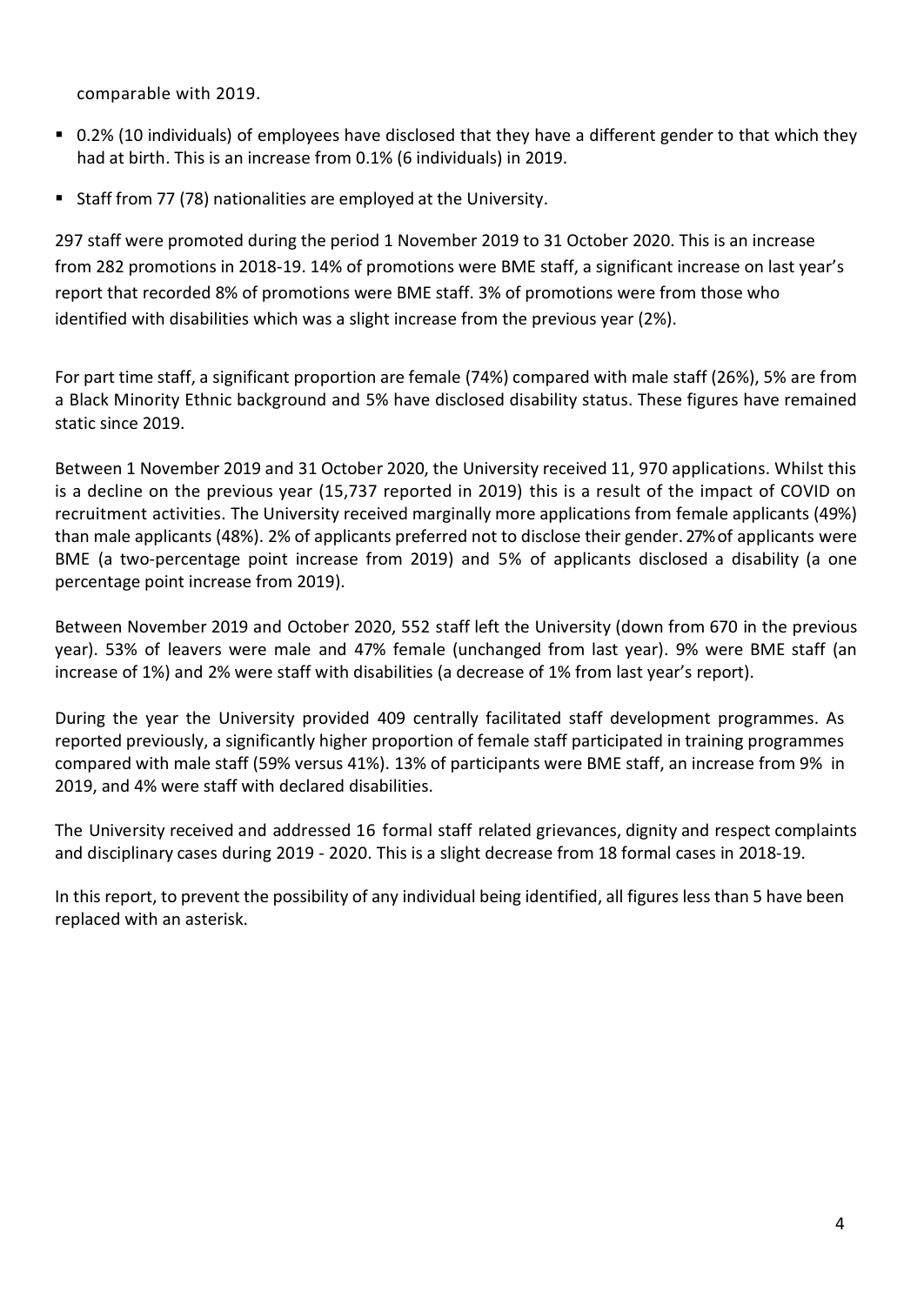# <span id="page-4-0"></span>**1. Introduction**

The University of Strathclyde aims to be an employer of choice locally and globally and aspires to reflect the diversity of people from all protected characteristic backgrounds in our staff community. We are firmly committed to equality, diversity and inclusion and set out our plans going forward within our People Strategy 2020-2025.

The annual staff Equality Monitoring report provides information on the profile of staff and meets the requirement of the Public Sector Equality Duty (PSED) of the 2010 Equality Act.

Since March 2020 the University has been operating in the midst of the global pandemic and there are aspects of the data that reflect this and should be taken into account.

The current staff profile is broadly consistent with the staff monitoring report from the previous year. The overall headcount of employees increased by 121 between 1 November 2019 and 31 October 2020.

The University as of October 2020 employed 4,166 (4,045) staff, of which 50% are female and 50% male. This gender distribution has shifted to an equal split between male and female staff compared to the 2019 data (51% of staff were female and 49% were male).

9% of staff considered themselves to be Black and Minority Ethnic (BME) a 2% increase from last year and 4% disclosed a disability (Table 1), comparative to last year.

### **Table 1: Strathclyde staff profile**

| 2020              | <b>Strathclyde</b> | 2019              | <b>Strathclyde</b> |  |
|-------------------|--------------------|-------------------|--------------------|--|
| Female            | 2,096 (50%)        | Female            | 2,057 (51%)        |  |
| Male              | 2,070 (50%)        | Male              | 1,988 (49%)        |  |
| <b>Total</b>      | 4,166 (100%)       | <b>Total</b>      | 4,045 (100%)       |  |
|                   |                    |                   |                    |  |
| <b>BME</b>        | 382 (9%)           | <b>BME</b>        | 296 (7%)           |  |
| <b>Disability</b> | 161 (4%)           | <b>Disability</b> | 142 (4%)           |  |

# <span id="page-4-1"></span>**2. University of Strathclyde and the Higher Education sector**

Female staff represent the same proportion of male staff at the University. The percentage of male staff at Strathclyde remains higher (by four percentage points) than the Scottish average and three percentage points higher than the UK sector average (Table 2).

The proportion of BME staff at Strathclyde is significantly higher than the Scottish sector average (9% compared to 4.1%) and only marginally lower than the UK HE sector average.

In terms of disability status, the University's employment profile is comparable with the Scottish sector average but slightly lower than the UK HE sector average.

### **Table 2: Strathclyde staff profile compared with Scottish and UK Universities 2020**

|             | Strathclyde  | <b>Scottish Universities</b> | <b>All UK</b>   |
|-------------|--------------|------------------------------|-----------------|
| Female      | 2,096 (50%)  | 27,205 (55%)                 | 240,215 (54.6%) |
| <b>Male</b> | 2,070 (50%)  | 22,305 (45%)                 | 199,575 (45.4%) |
| Total       | 4,166 (100%) | 49,510 (100%)                | 439,790 (100%)  |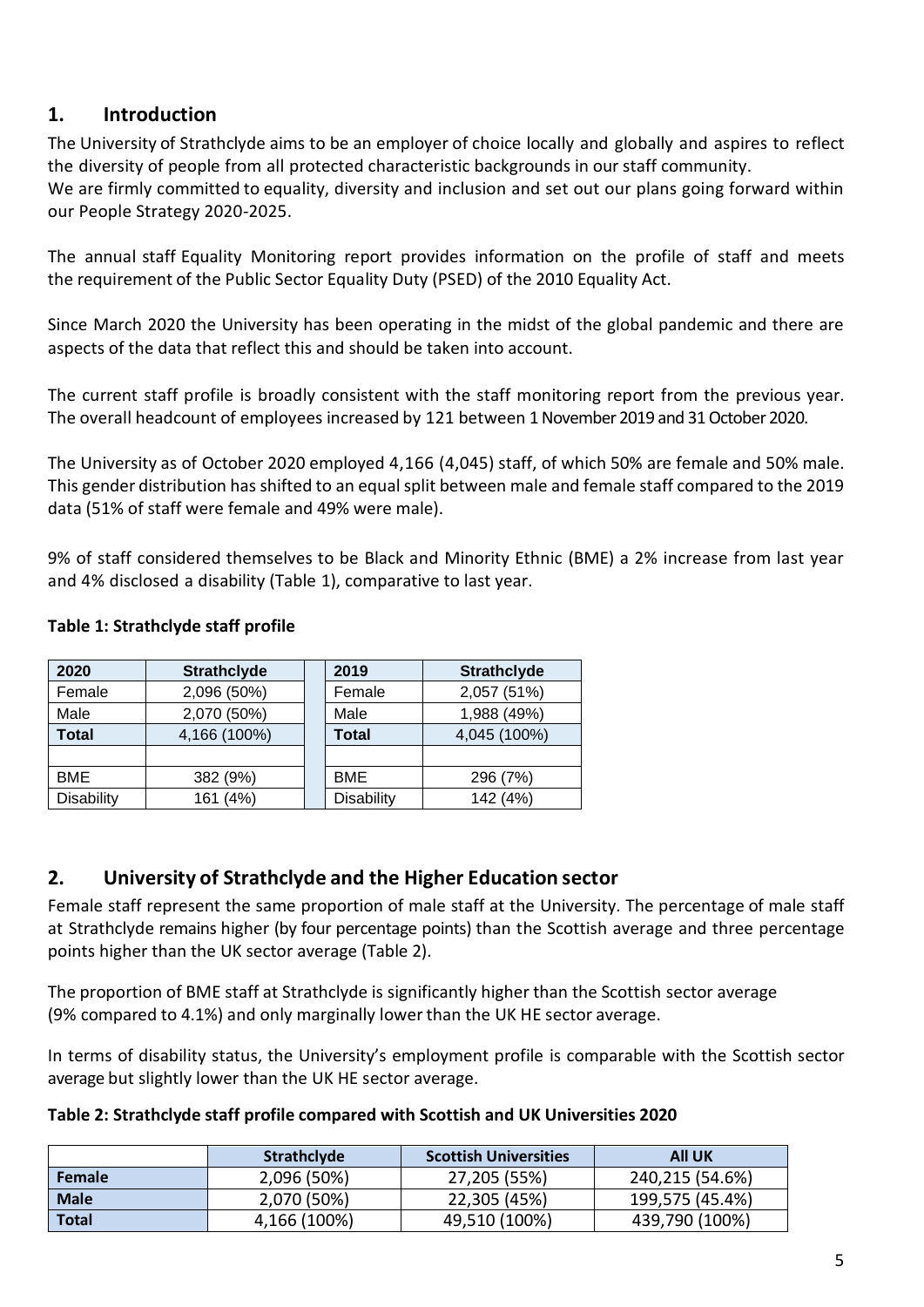| BME*              | 382 (9%) | 1,390 (4.1%) | 33,645 (10.3%) |
|-------------------|----------|--------------|----------------|
| <b>Disability</b> | 161 (4%) | 1,865 (3.8%) | 23,105 (5.3%)  |

<https://www.advance-he.ac.uk/knowledge-hub/equality-higher-education-statistical-report-2020>

### <span id="page-5-0"></span>**3. Strathclyde staff profile by full and part-time status and staff category**

The University staff profile indicates that 78% of employees hold full-time posts and 22% part-time posts (Table 3).

For part-time staff, the highest proportion are in Operational (52%), followed by APS 3-5 (29%) staff categories.

Within all of our job categories, the majority of staff hold full-time posts. The exception is within the Operational staff category, in which 52% hold part-time posts.

| Grade              | FT.       | PТ       | <b>Total</b> |
|--------------------|-----------|----------|--------------|
| Academic           | 487 (12%) | 16 (0%)  | 503 (12%)    |
| APS 3-5            | 415 (10%) | 169 (4%) | 584 (14%)    |
| $APS 6+$           | 823 (20%) | 202 (5%) | 1025 (25%)   |
| Director/Professor | 250 (6%)  | 48 (1%)  | 298 (7%)     |
| Operational        | 230 (6%)  | 252 (6%) | 482 (12%)    |
| Research & KE      | 630 (15%) | 124 (3%) | 754 (18%)    |
| Teaching           | 229 (5%)  | 94 (2%)  | 323 (8%)     |
| Technical          | 174 (4%)  | 23 (1%)  | 197 (5%)     |
| <b>Total Count</b> | 3,238     | 928      | 4,166        |
| Total %            | 78%       | 22%      | 100%         |

#### **Table 3: Staff profile by full and part-time status**

Diagram 1 represents the distribution of staff by staff category. The highest numbers of staff (39%) are in the Administrative and Professional Services (APS) staff category followed by Research/Knowledge Exchange (18%), Academic (12%) and Operational Services (11%). There are smaller numbers employed within the staff categories of Teaching\* (8%), Directors/ Professors (7%), and Technical Services (5%).



<span id="page-5-1"></span>

<sup>\*</sup>The Teaching staff category does not include UG or PG students who may teach on assignments or as part of their studies.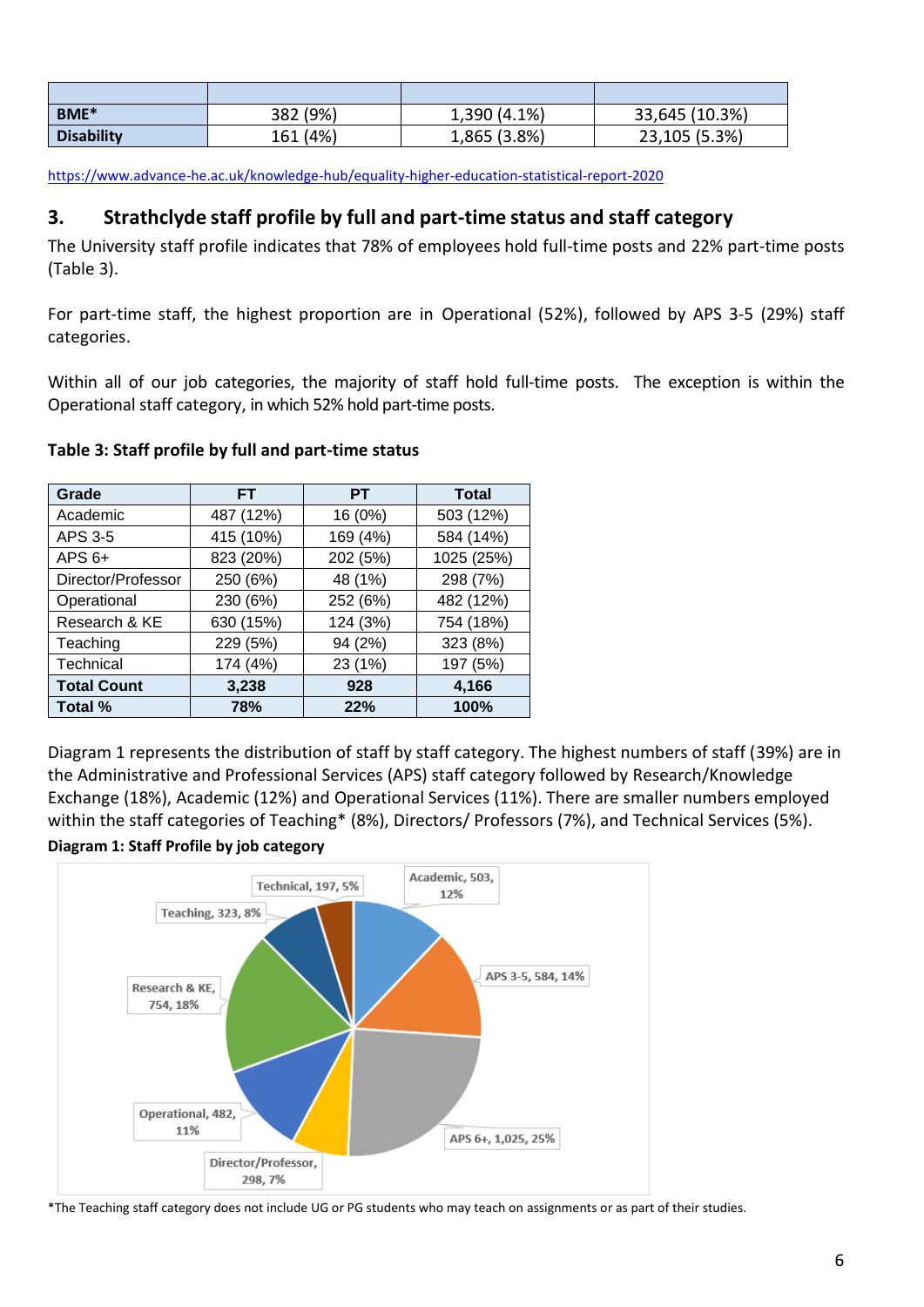# **4. Staff by Faculty/Professional Services Directorates**

Staff analysis by organisational area (Diagram 2) shows that the highest proportion of staff are based within Professional Services Directorates (PS–35%), followed by the Faculties of Engineering (25%), Science (17%) and Humanities and Social Sciences (HaSS -15%). The Strathclyde Business School has the smallest proportion of University staff (8%).

Between October 2019 and October 2020, the proportion of staff in Engineering increased by 1 percentage point. Conversely the proportion of staff in HaSS fell by 1 percentage point.

Between October 2019 and October 2020, the proportion of staff in Professional Services, Science and SBS HaSS has remained constant.



### **Diagram 2: Staff profile by Faculty/ Professional Services Directorates**

Within the staff populations in the Faculties and Professional Services Directorates (Table 4):

- Strathclyde Business School has the highest proportion of academic staff and Directors/Professors as a percentage of their overall staff numbers when compared with the other faculties;
- The highest percentage of APS Grade 3-5 staff are based in Professional Services Directorates;
- Nearly all Operational Services staff are based in the Professional Services Directorates;
- The majority of Research and Knowledge Exchange staff are located in the Faculty of Engineering;
- The highest percentage of Teaching focused staff are based in HaSS.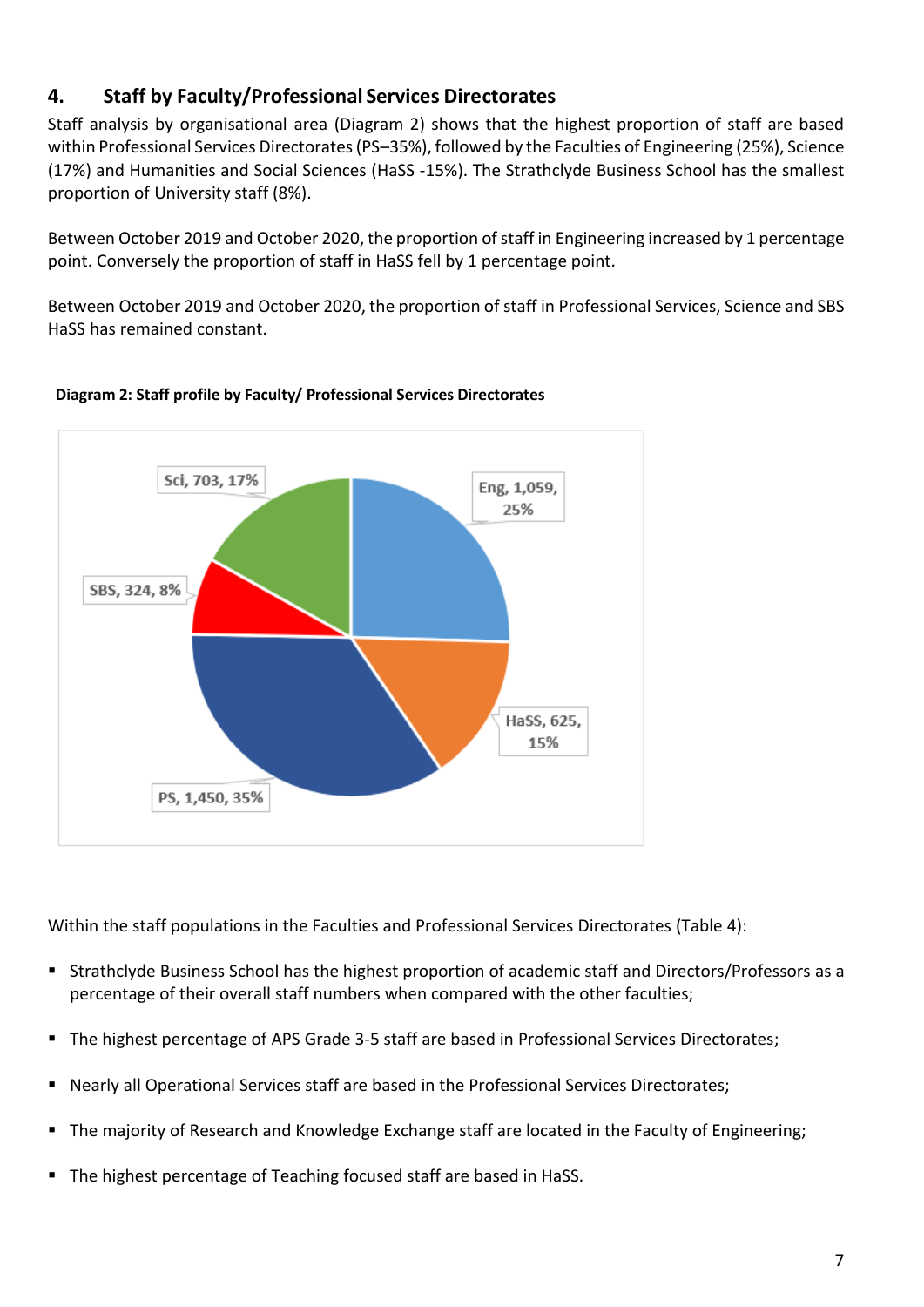|                                                    | <b>Engineering</b> |              | <b>HaSS</b>  |              |              | <b>Professional</b><br><b>Services</b> |              | <b>SBS</b> |              | <b>Science</b> | <b>Totals</b> |              |
|----------------------------------------------------|--------------------|--------------|--------------|--------------|--------------|----------------------------------------|--------------|------------|--------------|----------------|---------------|--------------|
|                                                    | <b>Staff</b>       | % of         | <b>Staff</b> | % of         | <b>Staff</b> | % of                                   | <b>Staff</b> | % of       | <b>Staff</b> | $%$ of         | <b>Staff</b>  | % of         |
|                                                    | Count              | <b>Staff</b> | Count        | <b>Staff</b> | Count        | Staff                                  | Count        | Staff      | Count        | <b>Staff</b>   | Count         | <b>Staff</b> |
|                                                    |                    |              |              |              |              |                                        |              |            |              |                |               |              |
| Academic                                           | 161                | 15%          | 127          | 20%          | 0            | 0%                                     | 79           | 24%        | 136          | 19%            | 503           | 12%          |
| APS 3-5                                            | 92                 | 9%           | 105          | 17%          | 292          | 20%                                    | 45           | 14%        | 50           | 7%             | 584           | 14%          |
| APS $6+$                                           | 123                | 12%          | 108          | 17%          | 631          | 44%                                    | 79           | 24%        | 84           | 12%            | 1025          | 25%          |
| Director/<br>Professor                             | 90                 | 8%           | 55           | 9%           | 26           | 2%                                     | 41           | 13%        | 86           | 12%            | 298           | 7%           |
| Operational                                        | 0                  | 0%           | 0            | 0%           | 477          | 33%                                    | $\ast$       | $\ast$     | *            | $\ast$         | 477           | 11%          |
| Research &<br>KE                                   | 424                | 40%          | 86           | 14%          | 0            | 0%                                     | 41           | 13%        | 203          | 29%            | 754           | 18%          |
| Teaching                                           | 77                 | 7%           | 138          | 22%          | 7            | 7%                                     | 39           | 12%        | 62           | 9%             | 323           | 8%           |
| Technical                                          | 92                 | 9%           | 6            | 1%           | 17           | 17%                                    | $\mathbf 0$  | 0%         | 82           | 12%            | 197           | 5%           |
|                                                    |                    |              |              |              |              |                                        |              |            |              |                |               |              |
| <b>Total of</b><br><b>University</b><br>population | 1059               | 25%          | 625          | 15%          | 1450         | 35%                                    | 324          | 8%         | 703          | 17%            |               |              |

**Table 4: Staff numbers by job category and Faculty/ Professional Services Directorates (\* denotes value <5)**

*N.B The total staff count has not been included as the \* do not allow for a total of 4166 to be reached.*

### <span id="page-7-0"></span>**5. Gender**

The following section provides information by gender.

Overall the representation of men and women has shifted slightly to create an equal population of male and female staff in the University. Females account for 50% of the staff population and males 50%, which is a 1% decrease in the female population from 2019.

However, this gender pattern varies within the Faculties and Professional Services Directorates. Diagram 3 (overleaf) indicates that the highest concentration of women is within Humanities and Social Sciences (71%) and the lowest percentage is in the Faculty of Engineering (30%).

This pattern of distribution largely mirrors the trends reported in the 2019 report, although there has been an increase of one percentage point across the female population in Professional Services (the first increase in this areas since 2017) and a decrease of one percentage point in SBS.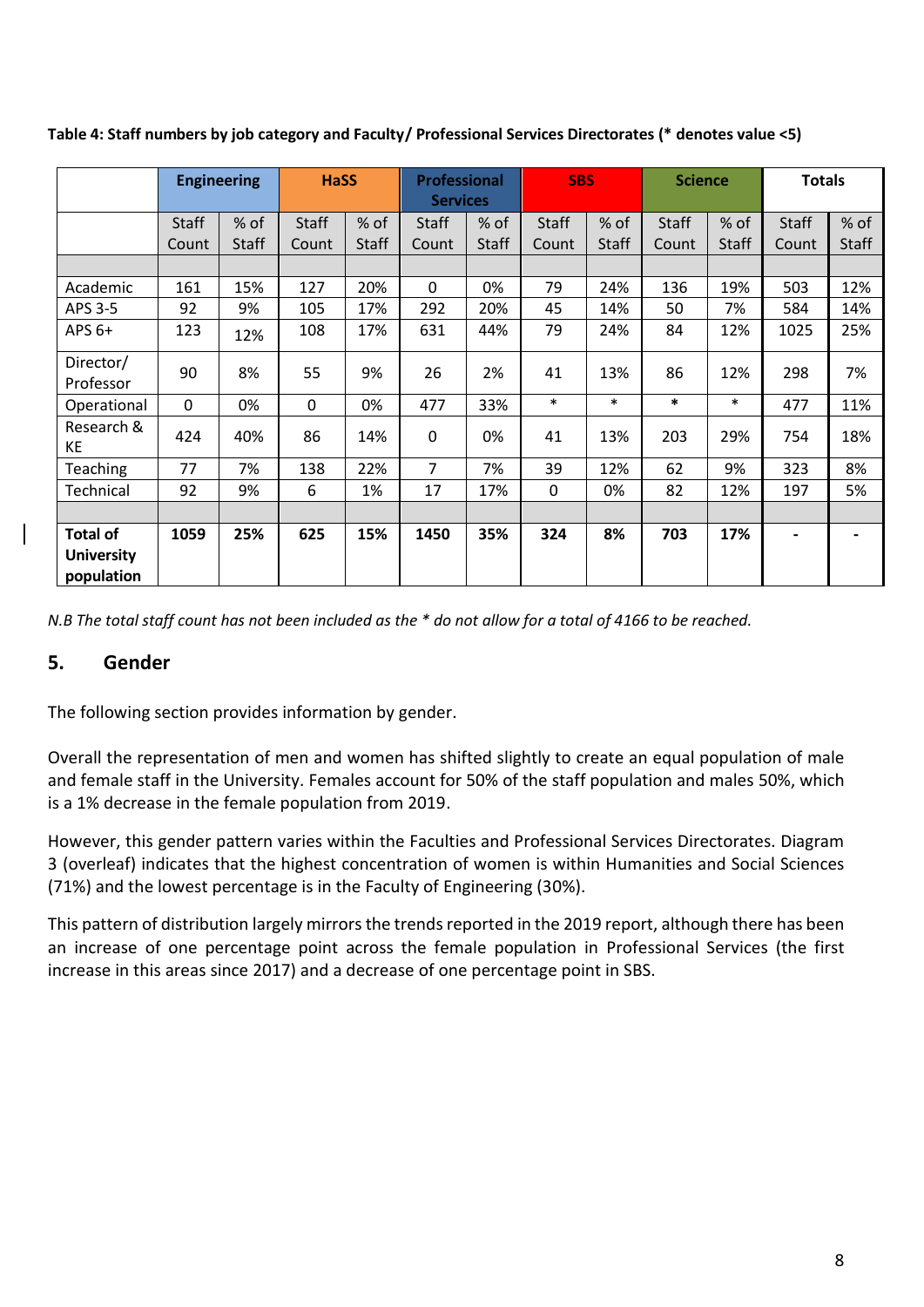

**Diagram 3: Gender profile by Faculties and Professional Services Directorates**

The profile for gender by job category confirms that a proportionately greater percentage of female staff than male are concentrated in the APS and Operational Services categories(Table 5). The majority of male staff are based within the Research and Knowledge Exchange, APS 6+ and Academic staff categories; these being the higher levels of our grading structure and with a corresponding impact on our overall gender pay gap.

### **Table 5: Gender by job category**

<span id="page-8-0"></span>

|                    |              | <b>Female</b>              |                     |       | <b>Male</b>                |                            | <b>Totals</b> |                            |  |
|--------------------|--------------|----------------------------|---------------------|-------|----------------------------|----------------------------|---------------|----------------------------|--|
|                    | <b>Count</b> | % of Total<br><b>Staff</b> | %of Job<br>Category | Count | % of Total<br><b>Staff</b> | %of Job<br><b>Category</b> | <b>Count</b>  | % of Total<br><b>Staff</b> |  |
| Academic           | 189          | 9%                         | 38%                 | 314   | 15%                        | 62%                        | 503           | 12%                        |  |
| APS 3-5            | 470          | 22%                        | 80%                 | 114   | 6%                         | <b>20%</b>                 | 584           | 14%                        |  |
| $APS 6+$           | 666          | 32%                        | 65%                 | 359   | 17%                        | 35%                        | 1,025         | 25%                        |  |
| Director/Professor | 76           | 4%                         | 26%                 | 222   | 11%                        | 74%                        | 298           | 7%                         |  |
| Operational        | 260          | 12%                        | 54%                 | 222   | 11%                        | 46%                        | 482           | 12%                        |  |
| Research & KE      | 219          | 10%                        | 29%                 | 535   | 26%                        | 71%                        | 754           | 18%                        |  |
| Teaching           | 169          | 8%                         | 52%                 | 154   | 7%                         | 48%                        | 323           | 8%                         |  |
| Technical          | 47           | 2%                         | 24%                 | 150   | 7%                         | 76%                        | 197           | 5%                         |  |
| <b>Totals</b>      | 2,096        | 100%                       | 50%                 | 2.070 | 100%                       | 50%                        | 4,166         | 100%                       |  |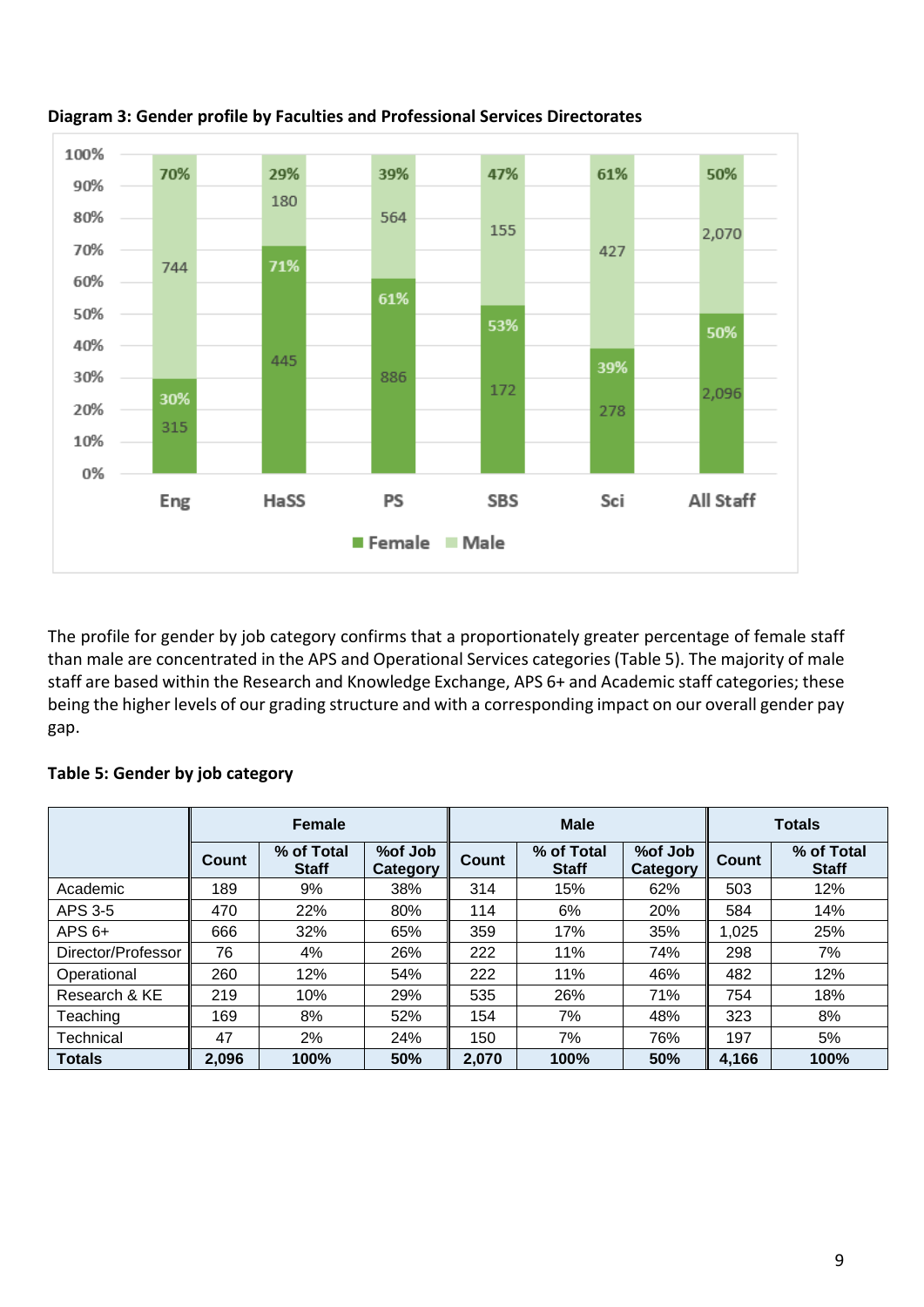# **5.1 Gender Analysis- Academic category**



**Diagram 4: Gender profile for Academic staff**

There is a higher concentration of male staff (68%) compared with female staff (32%) in the academic category (Diagram 4/Table 6). This is the same concentration of male and female staff as reported in 2019.

Staff holding posts at Professorial level form the largest group of Academic Staff (34%), followed by staff at Senior Lecturer level (26% - an increase of 2 percentage points), Lecturer B level (24% - a decrease of 2 percentage points), Readers (12% - an increase of 1 percentage point) and Lecturer A's (3% - an decrease of 2 percentage points).

The proportion of female professors has increased by 3 percentage points since last year (six points since 2018) and the Reader population has also increased from 33% to 35%. In last year's report, we confirmed that there were 50 female Professors. This year's number is 59 showing a positive trajectory in our bid to appoint and promote female Academics to Professorial posts.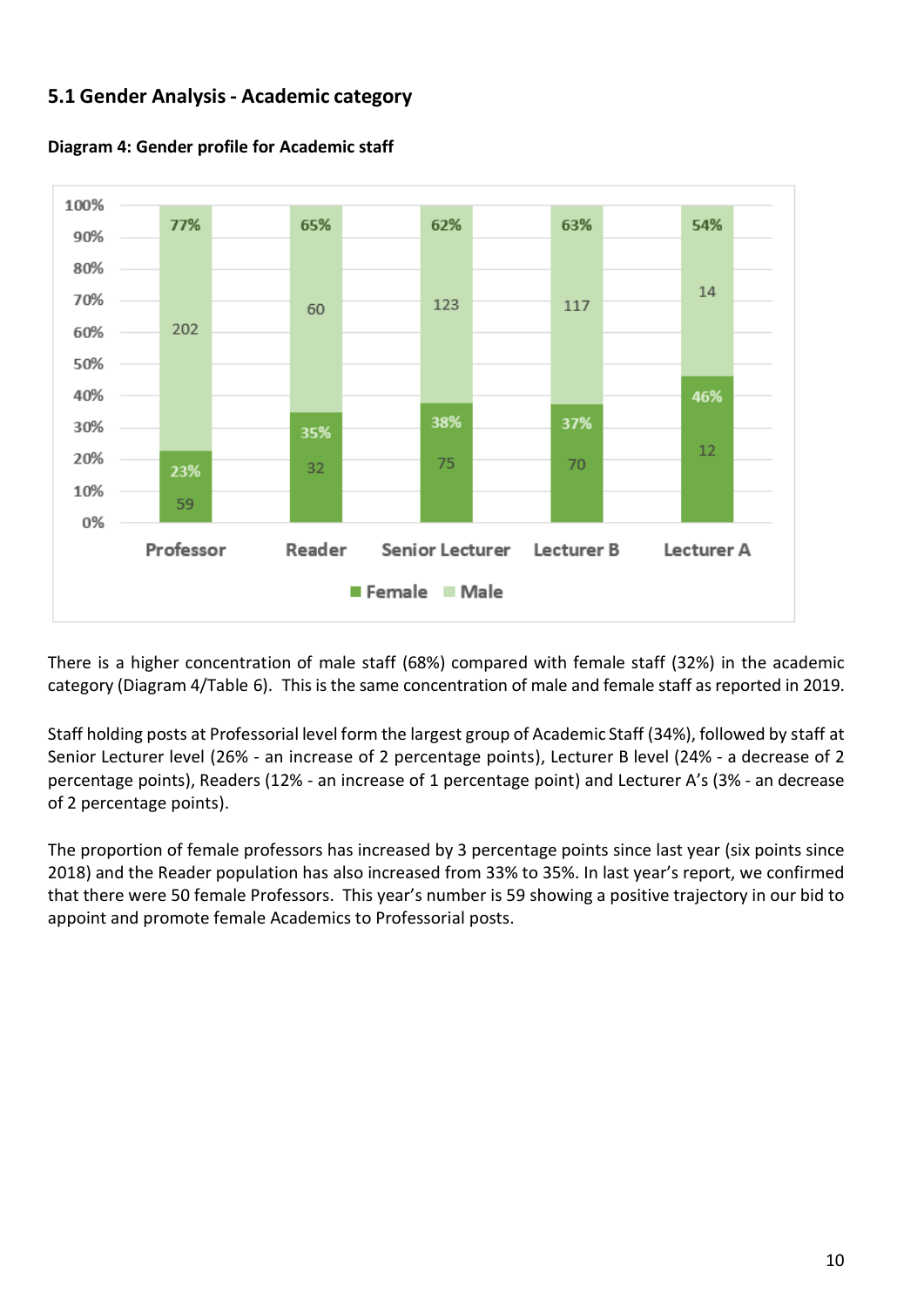#### **Table 6: Gender by Academic staff**

|                        |       | Female                                         |       | <b>Male</b>                             | <b>Totals</b> |                                                |  |
|------------------------|-------|------------------------------------------------|-------|-----------------------------------------|---------------|------------------------------------------------|--|
|                        | Count | $%$ of<br><b>Academic</b><br><b>Population</b> | Count | $%$ of<br>Academic<br><b>Population</b> | <b>Count</b>  | $%$ of<br><b>Academic</b><br><b>Population</b> |  |
| Professor              | 59    | 24%                                            | 202   | 39%                                     | 261           | 34%                                            |  |
| Reader                 | 32    | 13%                                            | 60    | 12%                                     | 92            | 12%                                            |  |
| <b>Senior Lecturer</b> | 75    | 30%                                            | 123   | 24%                                     | 198           | 26%                                            |  |
| Lecturer B             | 70    | 28%                                            | 117   | 23%                                     | 187           | 24%                                            |  |
| Lecturer A             | 12    | 5%                                             | 14    | 3%                                      | 26            | 3%                                             |  |
| <b>Totals</b>          | 248   | 32%                                            | 516   | 68%                                     | 764           | 100%                                           |  |

Table 7 and Diagram 5 below illustrate year on year progression of female academic staff between 2002 and 2020.

The percentage of females holding Professorial posts in recent years has risen from 11% in 2010 to 23% in 2019. Efforts to encourage both external recruitment and internal promotions of senior female staff, where appropriate, will continue. Given the higher proportion of female staff within the teaching focused staff category (169 of the 323 teaching staff are female), it is hoped that the role of Professor of Learning and Teaching will have an impact on the number of female professors in the years ahead. We have a number of initiatives aimed at improving the gender balance at Professorial level, detailed in our 2021 Gender Pay Report

It was reported last year that the female percentage at Senior Lecturer level had remained static over the last 2 consecutive reporting periods. However, there was an increase from 35% to 38% between 2019 and 2020.

|                 | 2002 | 2003 | 2004 |     | 2005 2006 | 2007 |     |     |     |       |         |         |            |     |     | │2008│2009│2010│2011│2012│2013│2014│2015│2016│2017│2018│2019│2020│ |     |     |     |
|-----------------|------|------|------|-----|-----------|------|-----|-----|-----|-------|---------|---------|------------|-----|-----|--------------------------------------------------------------------|-----|-----|-----|
| Professor       | 10%  | 13%  | 14%  | 14% | 15%       | 12%  | 12% | 12% | 11% | 16% i | 17%     | 16%     | <b>17%</b> | 18% | 19% | 19%                                                                | 18% | 21% | 23% |
| Reader          | 18%  | 19%  | 19%  | 15% | 20%       | 25%  | 30% | 32% | 34% | 27%   | 28% 27% |         | 26%        | 23% | 25% | 27%                                                                | 33% | 33% | 35% |
| Senior Lecturer | 25%  | 25%  | 28%  | 25% | 29%       | 28%  | 27% | 26% | 24% | 23%   | 27%     | 29%     | $31\%$     | 33% | 32% | 34%                                                                | 35% | 35% | 38% |
| Lecturer B      | 37%  | 39%  | 38%  | 45% | 44%       | 45%  | 46% | 45% | 44% | 43%   | 38%     | 39%     | 38%        | 40% | 40% | 42%                                                                | 41% | 40% | 37% |
| Lecturer A      | 46%  | 45%  | 46%  | 38% | 65%       | 47%  | 60% | 48% | 45% | 37%   |         | 50% 41% | 50%        | 50% | 47% | 36%                                                                | 33% | 42% | 46% |

#### **Table 7: Percentage of female staff by Academic grade**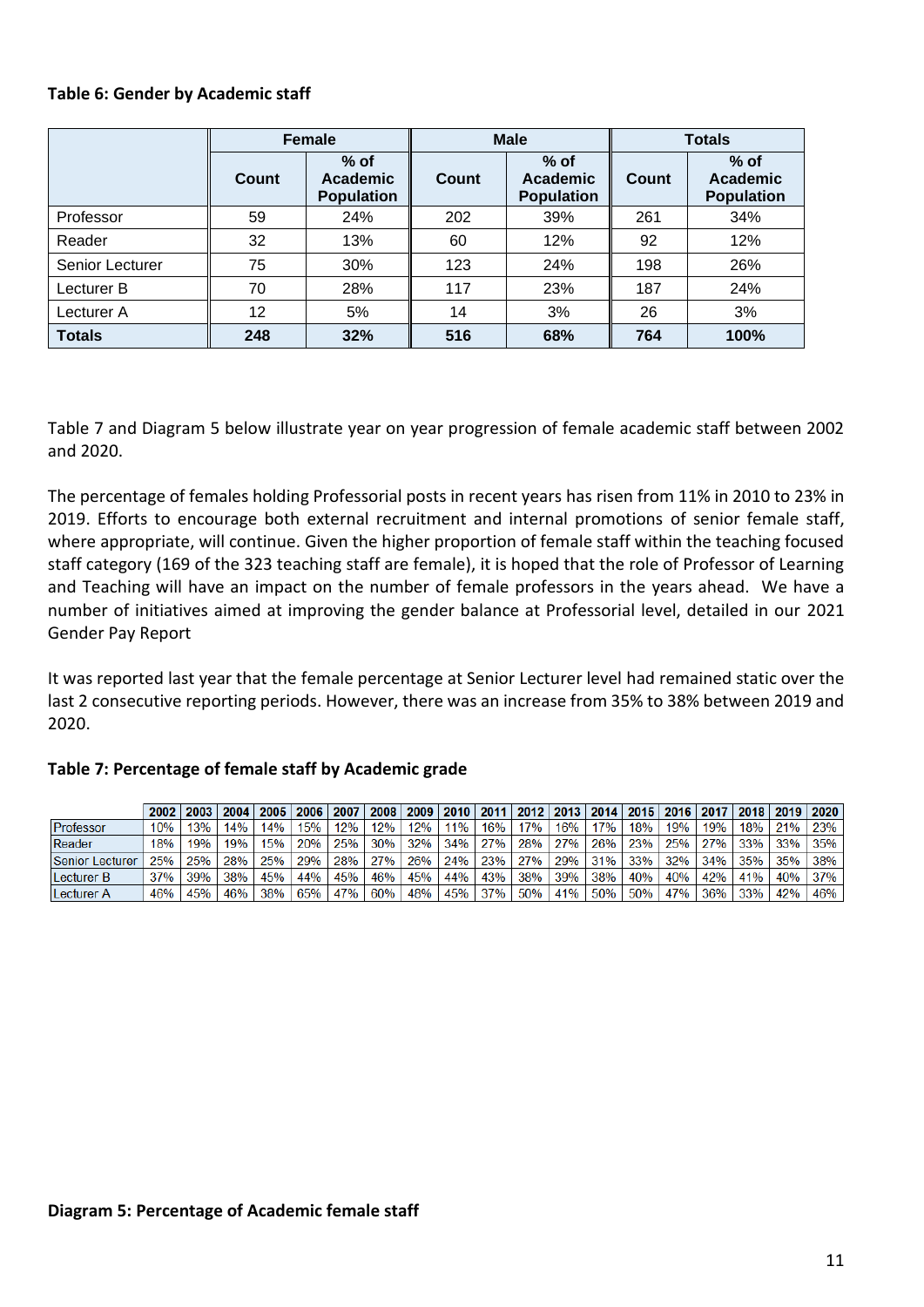<span id="page-11-0"></span>

### **6. Staff profile by Ethnicity**

The University invites all staff on an annual basis to update their information, including personal characteristics.

The profile for ethnicity confirms that 91% of staff have disclosed information on their ethnic heritage.

Of those staff who have disclosed their ethnicity, 79% are White and 9% are from a Black and Minority Ethnic (BME) background.

There are twice as many BME male staff as there are BME female staff (Table 8).

As a rounded figure, the percentage of BME staff has increased from 7% to 9%.

#### **Table 8: BME staff by gender**

|                    |            |           | 2020              |       |
|--------------------|------------|-----------|-------------------|-------|
|                    | <b>BME</b> | Not known | Prefer not to say | White |
| Female             | 6%         | 7%        | 2%                | 85%   |
| Male               | 12%        | 11%       | 3%                | 74%   |
| Total %            | 9%         | 9%        | 2%                | 79%   |
| <b>Total Count</b> | 382        | 393       | 86                | 3,305 |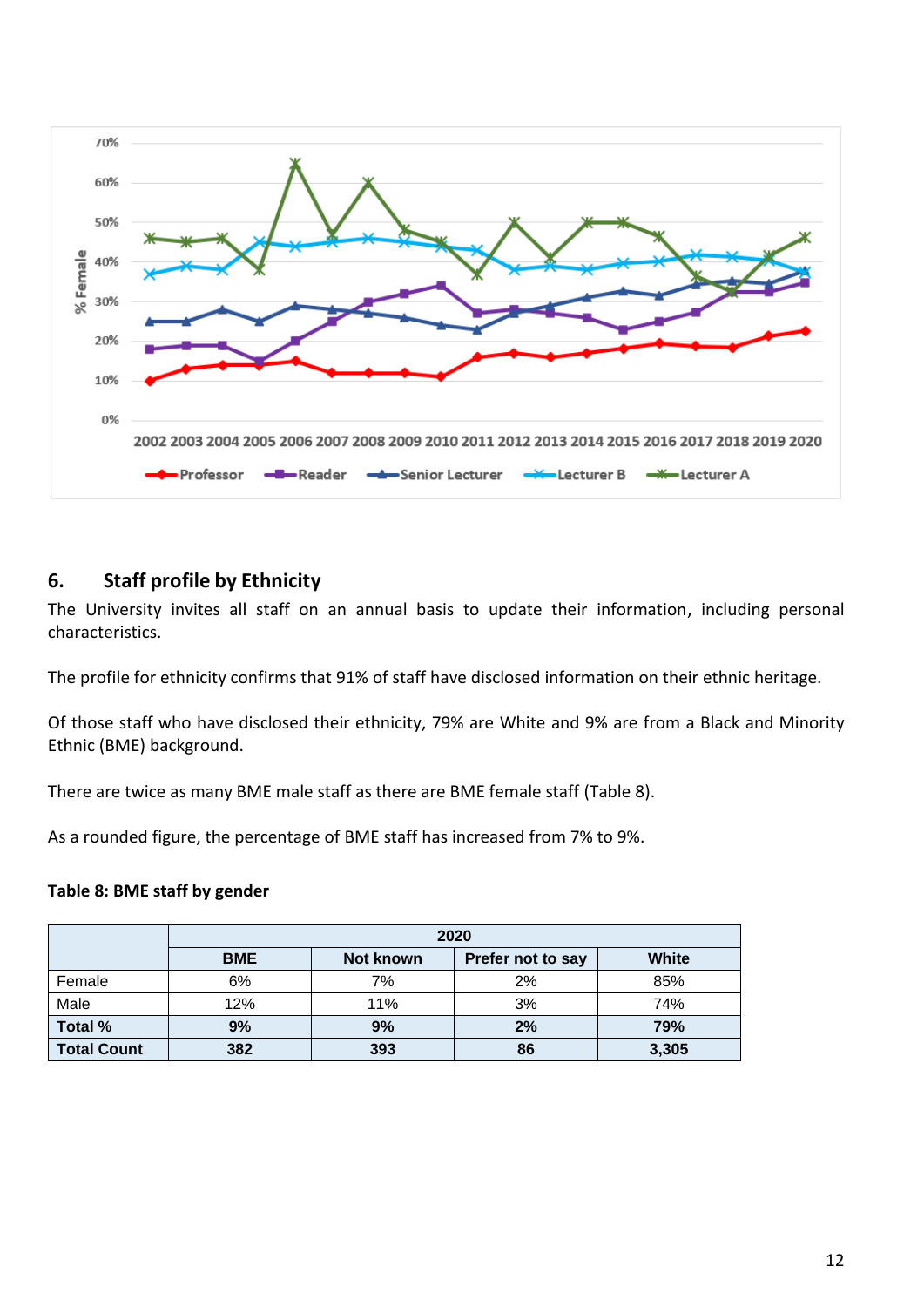### **Table 8.1: Proportion of BME staff per job category**

|                    | <b>BME</b> | <b>Not known</b> | Prefer not to say | <b>White</b> |
|--------------------|------------|------------------|-------------------|--------------|
| Academic           | 17%        | 8%               | 4%                | 72%          |
| APS 3-5            | 4%         | 5%               | 2%                | 89%          |
| $APS 6+$           | 3%         | 5%               | 2%                | 90%          |
| Director/Professor | 7%         | 13%              | 2%                | 78%          |
| Operational        | 2%         | 14%              | $0\%$             | 84%          |
| Research & KE      | 23%        | 18%              | 3%                | 55%          |
| Teaching           | 8%         | 6%               | 1%                | 85%          |
| Technical          | 3%         | 8%               | 2%                | 87%          |
| Total %            | 9%         | 9%               | 2%                | 79%          |
| <b>Total Count</b> | 382        | 393              | 86                | 3,305        |

Analysis by staff categories (Table 8.1) indicates that BME staff are primarily concentrated in the Research/Knowledge Exchange (23%) and Academic (17%) staff categories.

**Table 8.2: Ethnicity breakdown by Faculty/ Professional Services Directorates**

|                    | <b>BME</b> | Not known | Prefer not to say | White      |
|--------------------|------------|-----------|-------------------|------------|
| Eng                | 149 (15%)  | 128 (13%) | 26 (3%)           | 682 (69%)  |
| <b>HaSS</b>        | 29 (5%)    | 79 (12%)  | $8(1\%)$          | 523 (82%)  |
| PS                 | 36 (3%)    | 146 (10%) | 21 (1%)           | 1216 (86%) |
| <b>SBS</b>         | 24 (8%)    | 35 (12%)  | 6(2%)             | 238 (79%)  |
| Sci                | 58 (8%)    | 120 (17%) | 18 (3%)           | 503 (72%)  |
| Total %            | 7%         | 13%       | 2%                | 78%        |
| <b>Total Count</b> | 296        | 508       | 79                | 3,162      |

Table 8.2 provides information on the distribution of BME staff by Faculties and Professional Services Directorates. The highest proportion of BME staff are based in the Faculty of Engineering (15%) and the lowest within Professional Services Directorates (3%). Further action to attract BME staff into the Professional Services Directorates is required.

### <span id="page-12-0"></span>**7. Staff with disabilities**

161 staff have disclosed a disability, this representing 4% of our staff population (Table 9). The disclosure rate has remained static since 2019.

A significant number of staff (15%) have not provided information on their disability status, with 1% choosing the 'prefer not to say' option. However, this figure is down by 5% from 2019, improving the disclosure rate. This is a result of the all staff email circulated requesting that staff update their details on Pegasus including personal characteristics. The University remains committed to reducing the percentage of staff within the 'not known' category and will continue to work with the departmental Equality and Diversity contacts to encourage higher levels of disclosure.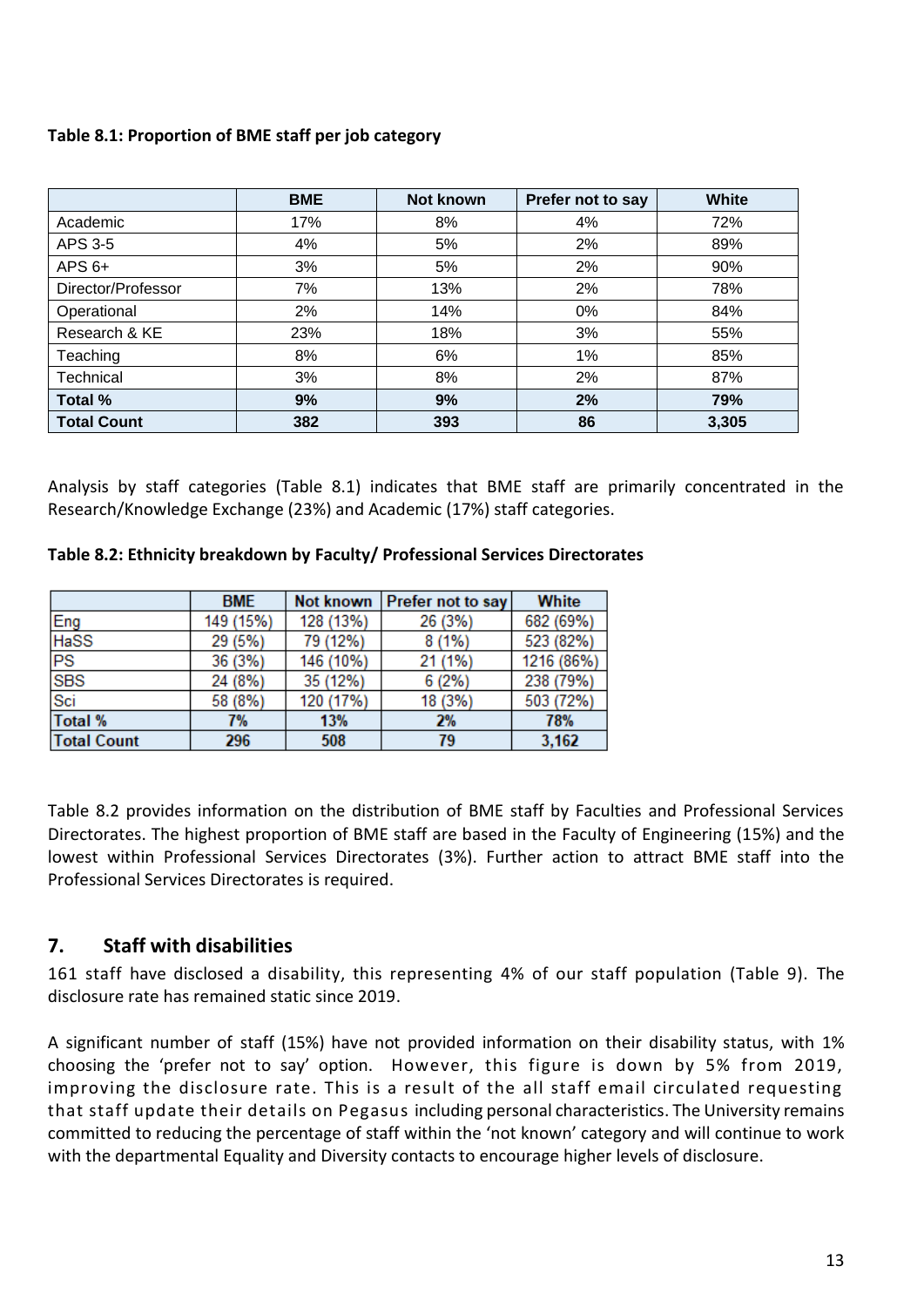### **Table 9: Staff with disabilities by Gender**

|                    | 2020 |           |                   |       |  |  |  |
|--------------------|------|-----------|-------------------|-------|--|--|--|
| Disability?        | Yes  | Not known | Prefer not to say | No    |  |  |  |
| Female             | 5%   | 13%       | $1\%$             | 82%   |  |  |  |
| Male               | 3%   | 18%       | $1\%$             | 78%   |  |  |  |
| Total %            | 4%   | 15%       | 1%                | 80%   |  |  |  |
| <b>Total Count</b> | 161  | 637       | 52                | 3,316 |  |  |  |

In terms of staff categories, the highest proportion of disabled staff are based within the Technical Services (6%), Administrative & Professional Services 3-5 (5%) and Operational (5%) staff categories (Table 9.1).

### **Table 9.1: Staff with disabilities by job category**

| Disability?        | <b>Yes</b> | Not known | Prefer not to say | <b>No</b> |
|--------------------|------------|-----------|-------------------|-----------|
| Academic           | 3%         | 14%       | 2%                | 81%       |
| APS 3-5            | 5%         | 10%       | 1%                | 84%       |
| $APS 6+$           | 4%         | 9%        | 1%                | 85%       |
| Director/Professor | 3%         | 20%       | 1%                | 75%       |
| Operational        | 5%         | 22%       | $0\%$             | 73%       |
| Research & KE      | 2%         | 24%       | 1%                | 73%       |
| Teaching           | 3%         | 13%       | 2%                | 82%       |
| Technical          | 6%         | 13%       | 1%                | 81%       |
| <b>Total %</b>     | 4%         | 15%       | 1%                | 80%       |
| <b>Total Count</b> | 161        | 637       | 52                | 3,316     |

The distribution of staff with disabilities within the Faculties and Professional Services Directorates indicates that HaSS, SBS and Professional Services continue to have marginally the highest representation (Table 9.2).

### **Table 9.2: Staff with disabilities by Faculty/ Professional Services Directorates**

| Disability?        | Yes     | <b>Not known</b> | Prefer not to say | No         |
|--------------------|---------|------------------|-------------------|------------|
| Eng                | 25 (3%) | 190 (21%)        | 7 (1%)            | 688 (76%)  |
| <b>HaSS</b>        | 25 (4%) | 129 (21%)        | 4 (1%)            | 456 (74%)  |
| PS                 | 48 (4%) | 211 (16%)        | 12 (1%)           | 1056 (80%) |
| <b>SBS</b>         | 10 (4%) | 49 (18%)         | $1(0\%)$          | 220 (79%)  |
| Sci                | 24 (3%) | 152 (22%)        | 7 (1%)            | 510 (74%)  |
| Total %            | 3%      | 19%              | 1%                | 77%        |
| <b>Total Count</b> | 132     | 731              | 31                | 2,930      |

# <span id="page-13-0"></span>**8. Age profile**

The highest proportion of Strathclyde staff are between 40 to 49 and 50 to 59 years of age. This is an increase in staff in the older age categories when compared to 2019 (the highest number of staff were the 30-39 and 40-49 staff categories). In recent years, there has been a steady increase in the number of staff who are 60 and above (363 staff in 2017, 373 staff in 2018, 417 in 2019 and now 451 in 2020). This is in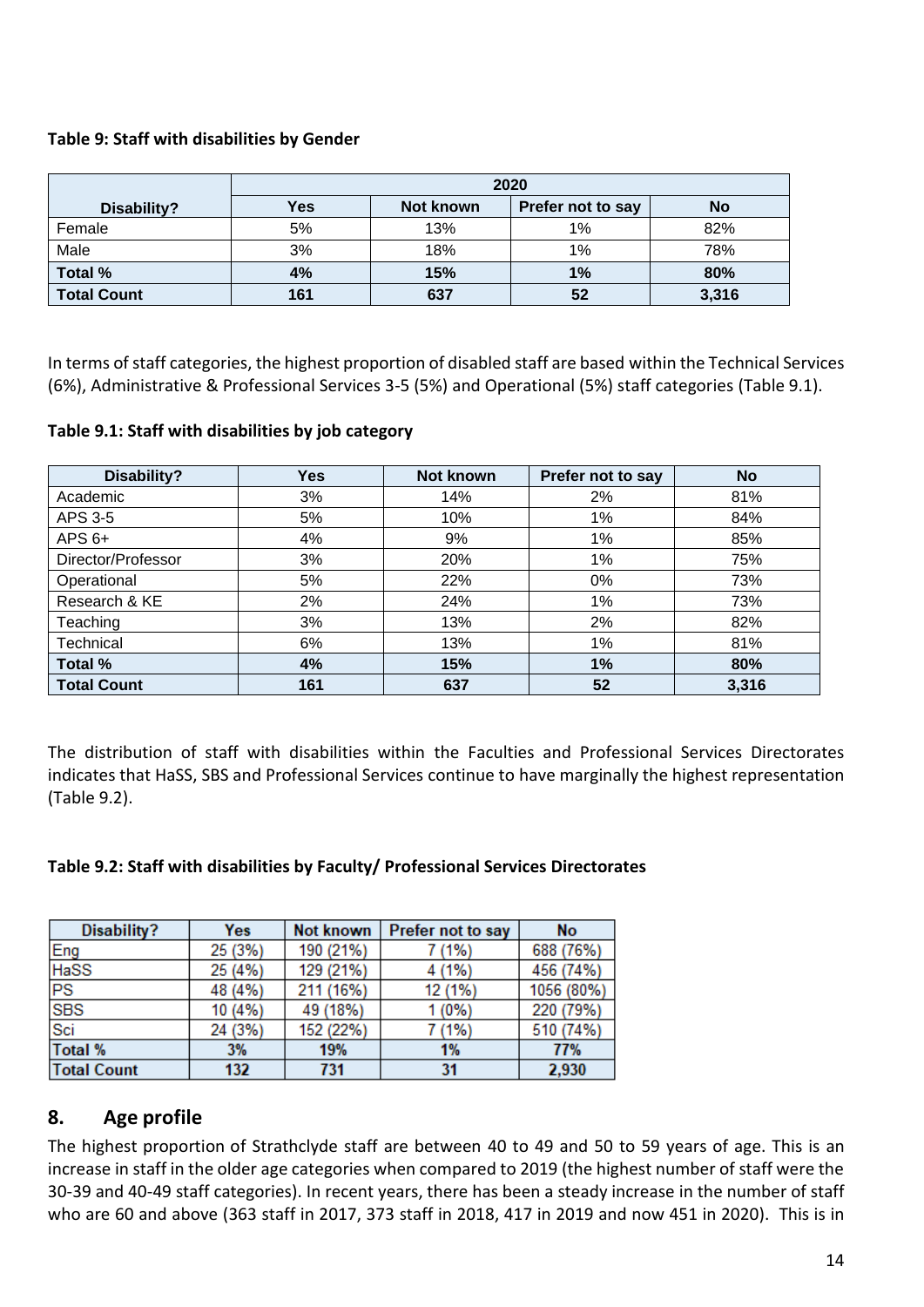keeping with a more general trend across the UK workforce of individuals working for longer or choosing to return to the workplace after accessing a pension from another employer.

The age profile of staff by gender is provided in Table 10 and Diagram 6.

In terms of gender trends:

- − There has been an increase in the % of females represented in the <20 age group with less men and more women of that age in our staffing population compared to last year (females comprised of 25% of the population compared to 29% last year).
- − Men are marginally more represented in the 20-29, 30-39 and 60 plus age groups
- − Women are most represented in 40-49 and 50-59 age groups.

| <b>Age Group</b> | <b>Female</b> | % of Age<br>Group<br><b>Population</b> | <b>Male</b> | % of Age<br>Group<br><b>Population</b> | <b>Totals</b>   |
|------------------|---------------|----------------------------------------|-------------|----------------------------------------|-----------------|
| $20$             |               | 0%                                     | 17          | 1%                                     | 24 (1%)         |
| 20-29            | 213           | 10%                                    | 252         | 12%                                    | 465 (11%)       |
| 30-39            | 524           | 25%                                    | 590         | 29%                                    | 1114 (27%)      |
| 40-49            | 599           | 29%                                    | 482         | 23%                                    | (26%)<br>1081   |
| 50-59            | 555           | 26%                                    | 476         | 23%                                    | (25%)<br>1031   |
| $60+$            | 198           | 9%                                     | 253         | 12%                                    | $(11\%)$<br>451 |
| <b>Totals</b>    | 2,096         | 100%                                   | 2,070       | 100%                                   | 4,166           |

### **Table 10: Staff by age and gender**



# **Diagram 6: Staff by age and gender**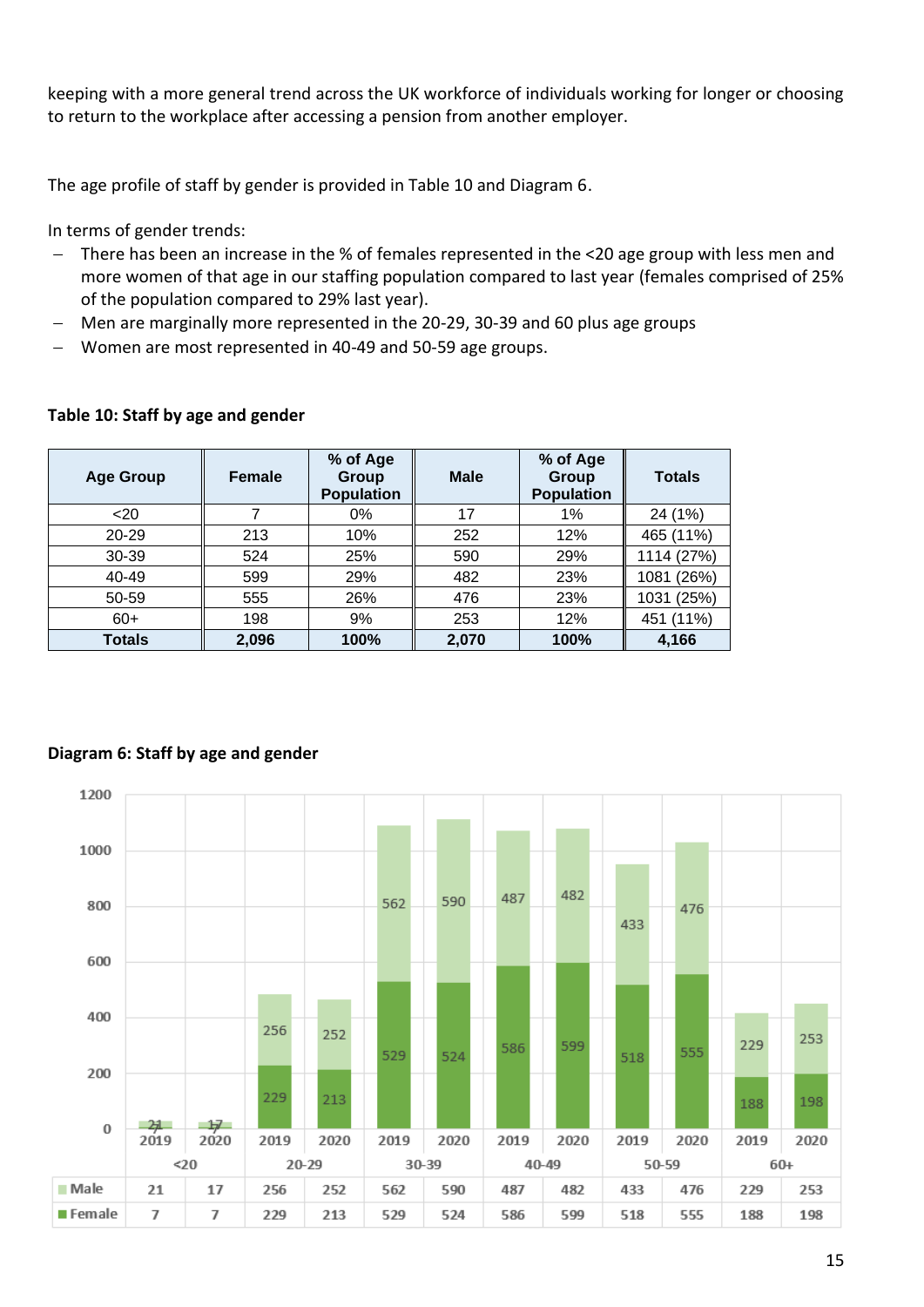### <span id="page-15-0"></span>**9. Promotions**

The definition of 'promotions' in the context of this report is any staff member who has moved up at least a grade, be it within an existing appointment or by moving from one post to another.

A summary of staff promotions during the period 1 November 2019 to 31 October 2020 by gender, ethnicity and disability is presented in Table 11. In this period 297 staff were promoted, compared with 282 staff in 2018-19. 45% of those promoted this year were female and 55% were male. This is a decrease in the percentage of female promotions when compared to last year's data which confirmed that 49% of those promoted in 2018-19 were female.

14% of promotions were BME staff, which is a significant increase from the last report (8%). 3% of the staff who were promoted this year had declared disabilities. The actual number of declared disabled staff promoted is small, however, making meaningful analysis of this change difficult.

|              | <b>Count</b> | %    |
|--------------|--------------|------|
| Female       | 133          | 45%  |
| Male         | 164          | 55%  |
| <b>Total</b> | 297          | 100% |
|              |              |      |
| <b>BME</b>   | 41           | 14%  |
| Disability   |              | 3%   |

### **Table 11: An overview of promotions**

The breakdown for staff promotions by gender and staff category is provided in Table 12. The highest numbers of promotions occurred within the Research & Knowledge Exchange (26%), the Academic (24%) and the APS 6+ (20%). The number of promotions in the Academic staff category has remained the same this year after a significant increase last year (40 to 72).

The highest percentage of female promotions were in the APS 3-5 and 6+ categories, whereas the highest percentage of male promotions were in the Director/Professor, Technical and Research/Knowledge Exchange categories.

| Table 12: Staff promotions by Gender, Job category and Faculty/ Professional Service Directorates |
|---------------------------------------------------------------------------------------------------|
| (* denotes value <5)                                                                              |

|                    | <b>Female</b> | F%  | <b>Male</b> | $M\%$ | <b>Total</b> | <b>Total</b> |
|--------------------|---------------|-----|-------------|-------|--------------|--------------|
| Academic           | 31            | 43% | 41          | 57%   | 72           | 24%          |
| APS 3-5            | 15            | 83% | $\star$     | 17%   | 18           | 6%           |
| $APS 6+$           | 42            | 72% | 16          | 28%   | 58           | 20%          |
| Director/Professor | $\star$       | 22% | 18          | 78%   | 23           | 8%           |
| Operational        | $\star$       | 67% | $\star$     | 33%   | $\star$      | 1%           |
| Research & KE      | 21            | 27% | 57          | 73%   | 78           | 26%          |
| Teaching           | 13            | 48% | 14          | 52%   | 27           | 9%           |
| Technical          | $\star$       | 22% | 14          | 78%   | 18           | 6%           |
| <b>Total</b>       | 133           | 45% | 164         | 55%   | 297          | 100%         |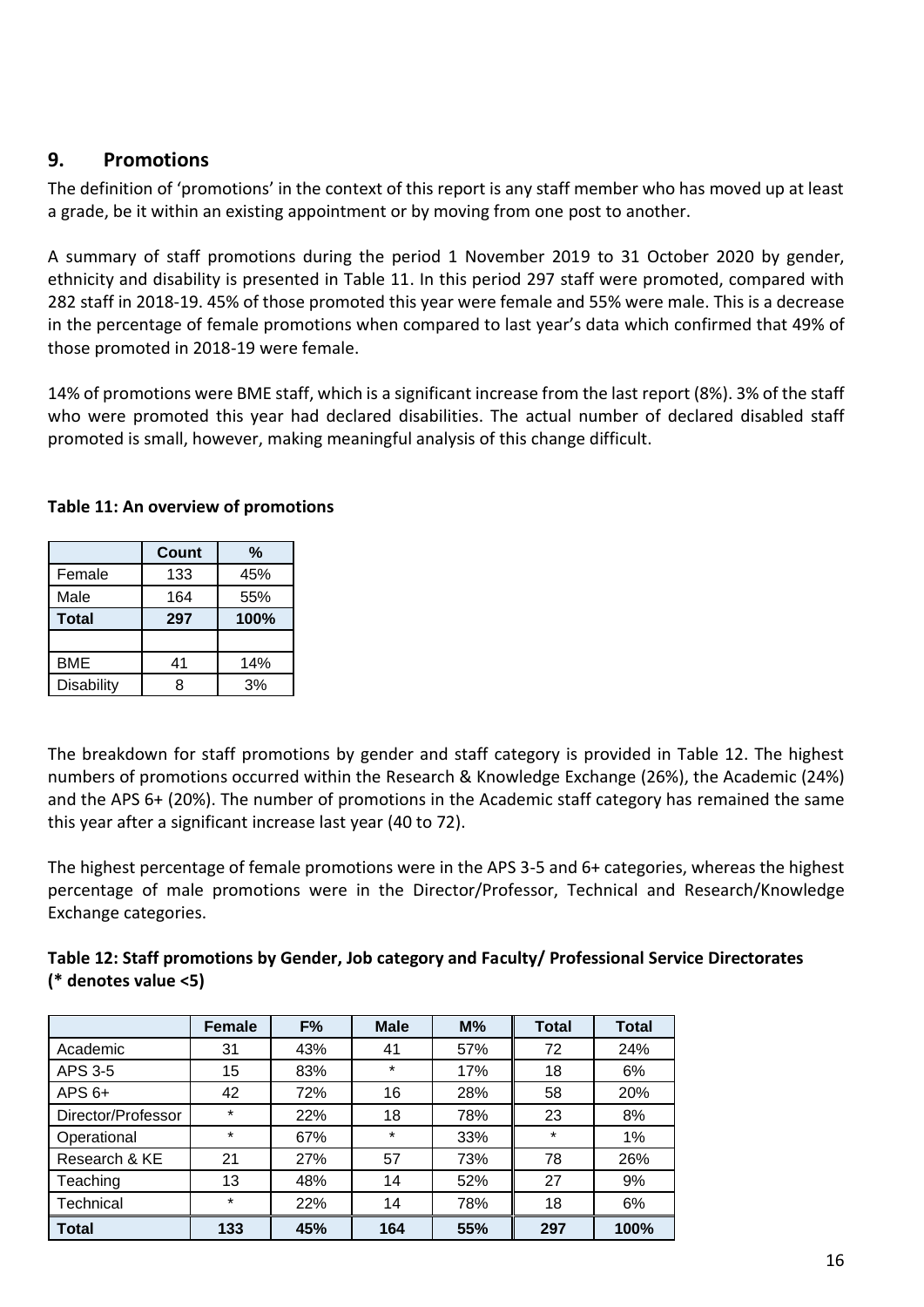# <span id="page-16-0"></span>**10. Part time staff profile**

There are 928 part-time staff at the University making up 22% (a 1% decrease from last year) of all staff.

The gender profile indicates that the vast majority of part-time staff are female (74% - comparative with last year) compared with male staff (26%). Of those staff who have disclosed their protected characteristics, 5% (same as reported in 2019) of part time staff are from a BME background and 5% (unchanged from last year) of part time staff have a declared disability (Table 13).

**Table 13: Part time staff diversity profile**

|              | <b>Part-time staff</b> |
|--------------|------------------------|
| Female       | 686 (74%)              |
| Male         | 242 (26%)              |
| <b>Total</b> | 928 (100%)             |
|              |                        |
| BME          | 50 (5%)                |
| Disability   | 48 (5%)                |

Part-time female staff are highly represented within the Operational Services, APS 3-5 and APS 6+ staff categories (Diagram 7). There is a bias towards women within the part time staffing complement within all of the University's staff categories other than within Director/Professor category where the number of part-time males significantly outweigh the number of females. In the Research & KE and Technical categories there is an almost equal proportion of males and females in part-time roles.



**Diagram 7: Part time staff by gender and job category**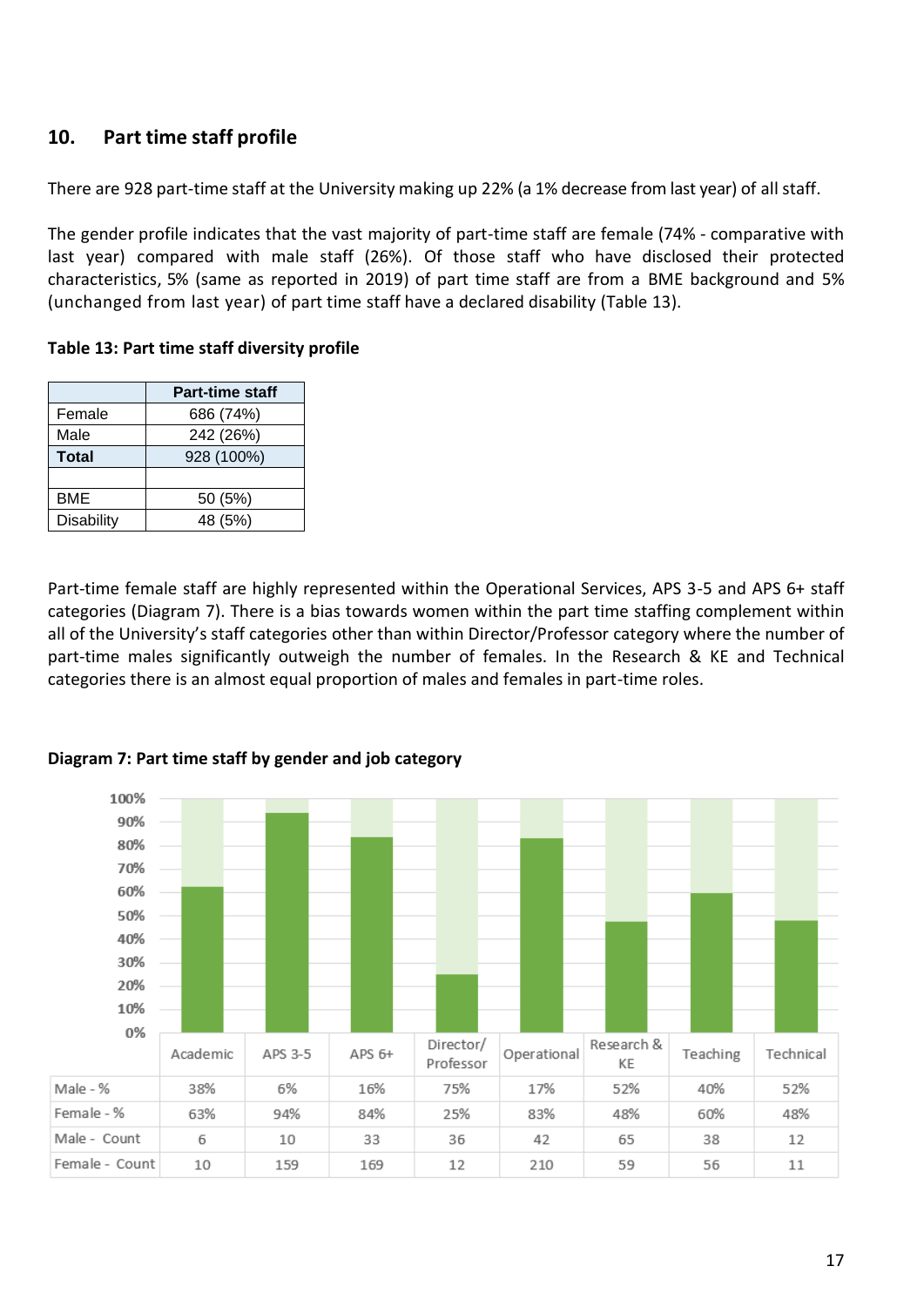The age profile for all part-time staff indicates a higher concentration of females in all age groups (Diagram 8). The highest concentration of part-time female staff is within the age band 40-49, whereas the highest number of part-time male staff are over 60.



**Diagram 8: Part time staff by gender and age**

# <span id="page-17-0"></span>**11. New staff applications and appointments**

Between 1 November 2019 and 31 October 2020, the University received 11,970 applications (a decrease on the previous year's figure of 15,737 applications) applications for 550 posts. In 2019, the University recruited for 871 advertised posts and therefore it is evident that the pandemic has had the most significant impact on our recruitment data. (Table 14).

There was a slightly greater number of applications received from women than men (49% and 48% respectively). This is an increase in female applications from 2019 (48%). The gender status of the remaining applicants was 'not known' or 'prefer not to say'.

27% of the applicants were BME (an increase of 2% from last year) and 5% of applicants disclosed a disability (a 1% increase from last year).

As has been the case in previous years, the percentage of BME applicants was significantly higher than the % of BME appointments. This, plus the significant percentage of successful candidates whose ethnicity is 'not known,' requires further investigation and monitoring in the year ahead. 3% of applicants declaring a disability or disabilities were successful in gaining employment at the University (an increase of 1% from last year, but with numbers remaining small, meaningful analysis is difficult). As with successful BME applicants, the disability status of a significant percentage of appointees is not known.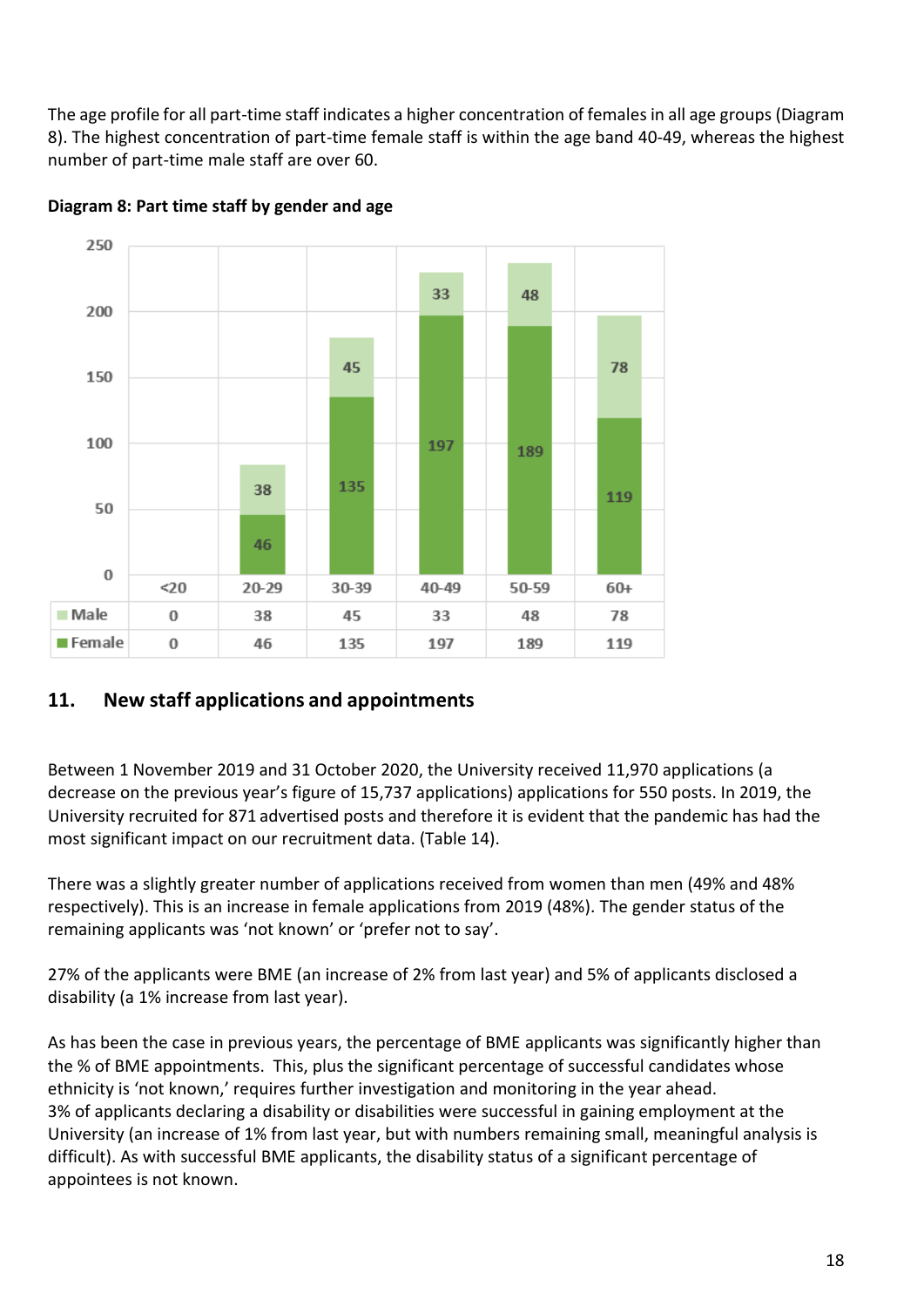### **Table 14: Applications and Appointments**

|                       | <b>Applications</b> | <b>Shortlisted</b> | Offer      |
|-----------------------|---------------------|--------------------|------------|
| Female                | 5,915 (49%)         | 903 (50%)          | 286 (52%)  |
| Male                  | 5,797 (48%)         | 880 (49%)          | 255 (46%)  |
| Not Known             | 72 (1%)             | 3(0%)              | 3(1%)      |
| Prefer not to specify | 186 (2%)            | 19 (1%)            | 6(1%)      |
| Total                 | 11,970 (100%)       | 1,805 (100%)       | 550 (100%) |
|                       |                     |                    |            |
| <b>BME</b>            | 3,178 (27%)         | 390 (22%)          | 95 (17%)   |
| Not known             | 133 (1%)            | 15 (1%)            | 8(1%)      |
| Prefer not to say     | 408 (3%)            | 56 (3%)            | 23 (4%)    |
| <b>Disability</b>     | 549 (5%)            | 110 (6%)           | 22 (4%)    |
| Not known             |                     |                    |            |
| Prefer not to specify | 2185 (18%)          | 295 (16%)          | 100 (18%)  |

# <span id="page-18-0"></span>**11.1 Appointments**

Diagram 9 provides an overview of all appointments made. The highest percentage of appointments made were in the Research and Knowledge Exchange staff categories. (41% - a significant increase from 30% reported in last year's report). There is a decline in appointments across all staff categories other than Director/Professor which is reflective of the reduced number of appointments and advertised posts.

#### **Diagram 9: Appointments by job category**

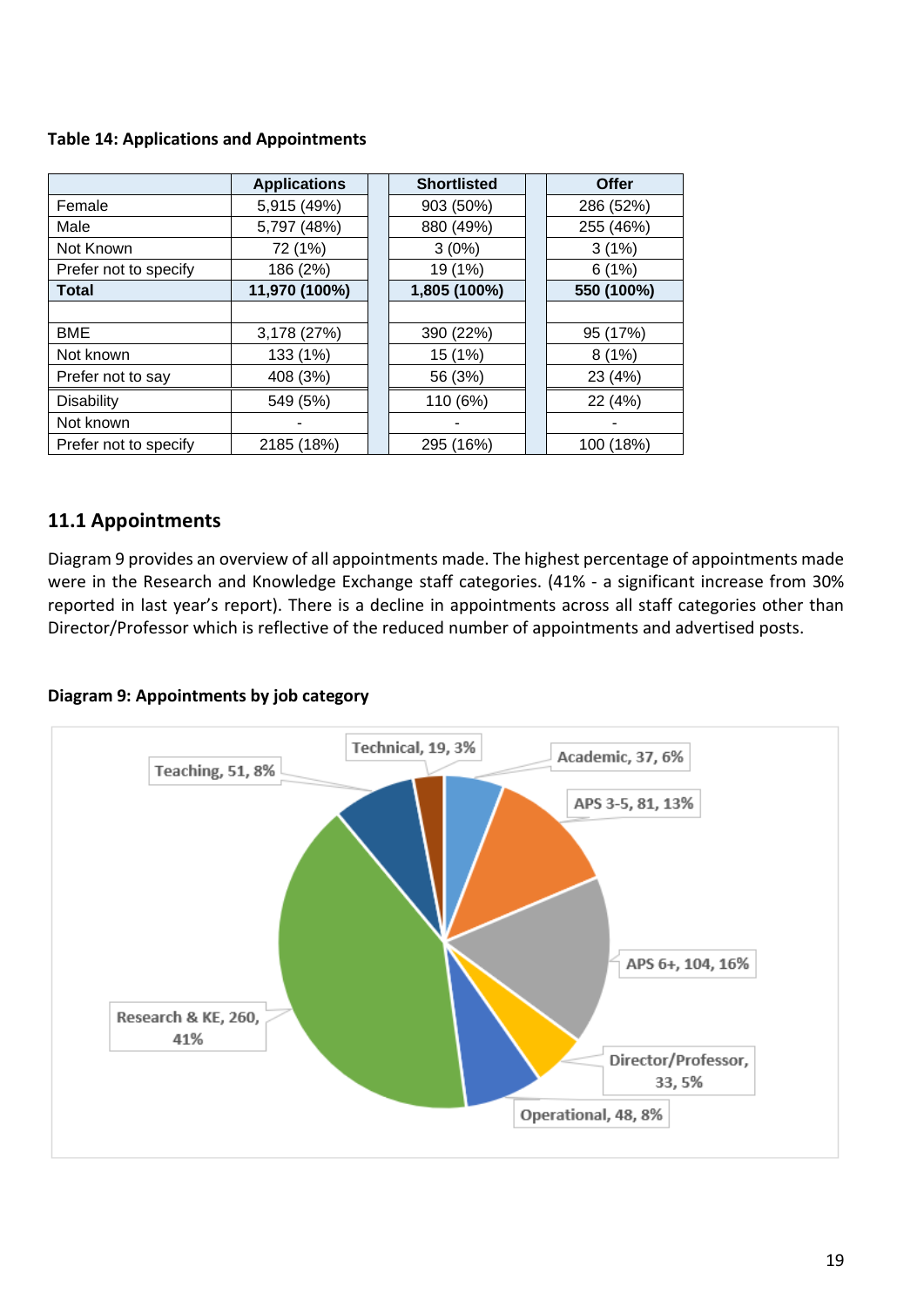Table 15 provides a distribution of appointments in Faculty/ Professional Services Directorates by gender. A high proportion of male candidates were appointed in the Faculties of Engineering and Science whereas more female candidates were appointed within HaSS and the Professional Services Directorates.

|                    | <b>Female</b> | <b>Male</b> | <b>Total</b> |
|--------------------|---------------|-------------|--------------|
| Eng                | 64 (28%)      | 166 (72%)   | 230 (36%)    |
| HaSS               | 58 (69%)      | 26 (31%)    | 84 (13%)     |
| PS.                | 84 (56%)      | 65 (44%)    | 149 (24%)    |
| <b>SBS</b>         | 32 (62%)      | 20 (38%)    | 52 (8%)      |
| Sci                | 45 (38%)      | 73 (62%)    | 118 (19%)    |
| <b>Total Count</b> | 283           | 350         | 633          |
| Total %            | 45%           | 55%         | 100%         |

#### **Table 15: Appointments by gender and Faculty/Professional Services Directorates**

# <span id="page-19-0"></span>**11.2 Appointments by ethnicity**

In terms of ethnicity, the highest percentage of BME candidates appointed were within the Academic, Research and Knowledge Exchange staff categories. 3% of appointments made at Director/Professor level were BME candidate which is an increase from last year where no appointments were made at this level. The numbers of BME staff appointed in other staff categories are too small to provide any meaningful interpretation (Table 16).

|                    | <b>BME</b> | Not known | Prefer not to say | White | <b>Total</b> |
|--------------------|------------|-----------|-------------------|-------|--------------|
| Academic           | 24%        | 27%       | 8%                | 41%   | 6%           |
| APS 3-5            | 10%        | 21%       | 0%                | 69%   | 13%          |
| $APS 6+$           | 7%         | 11%       | $1\%$             | 82%   | 16%          |
| Director/Professor | 3%         | 33%       | 6%                | 58%   | 5%           |
| Operational        | 2%         | 38%       | 0%                | 60%   | 8%           |
| Research & KE      | 29%        | 35%       | 3%                | 33%   | 41%          |
| Teaching           | 8%         | 31%       | 2%                | 59%   | 8%           |
| Technical          | 11%        | 26%       | 0%                | 63%   | 3%           |
| Total %            | 17%        | 28%       | 2%                | 53%   | 100%         |
| <b>Total Count</b> | 108        | 178       | 14                | 333   | 633          |

#### **Table 16: Appointments by ethnicity and job category**

The highest percentage of BME applicants were appointed within the Faculty of Engineering (Table 16.1). However, there have been significant increases in the percentage of BME appointments across all 4 Faculties and the Professional Services directorate when compared with last year's report. This is likely to be the result of greater data capture as highlighted previously.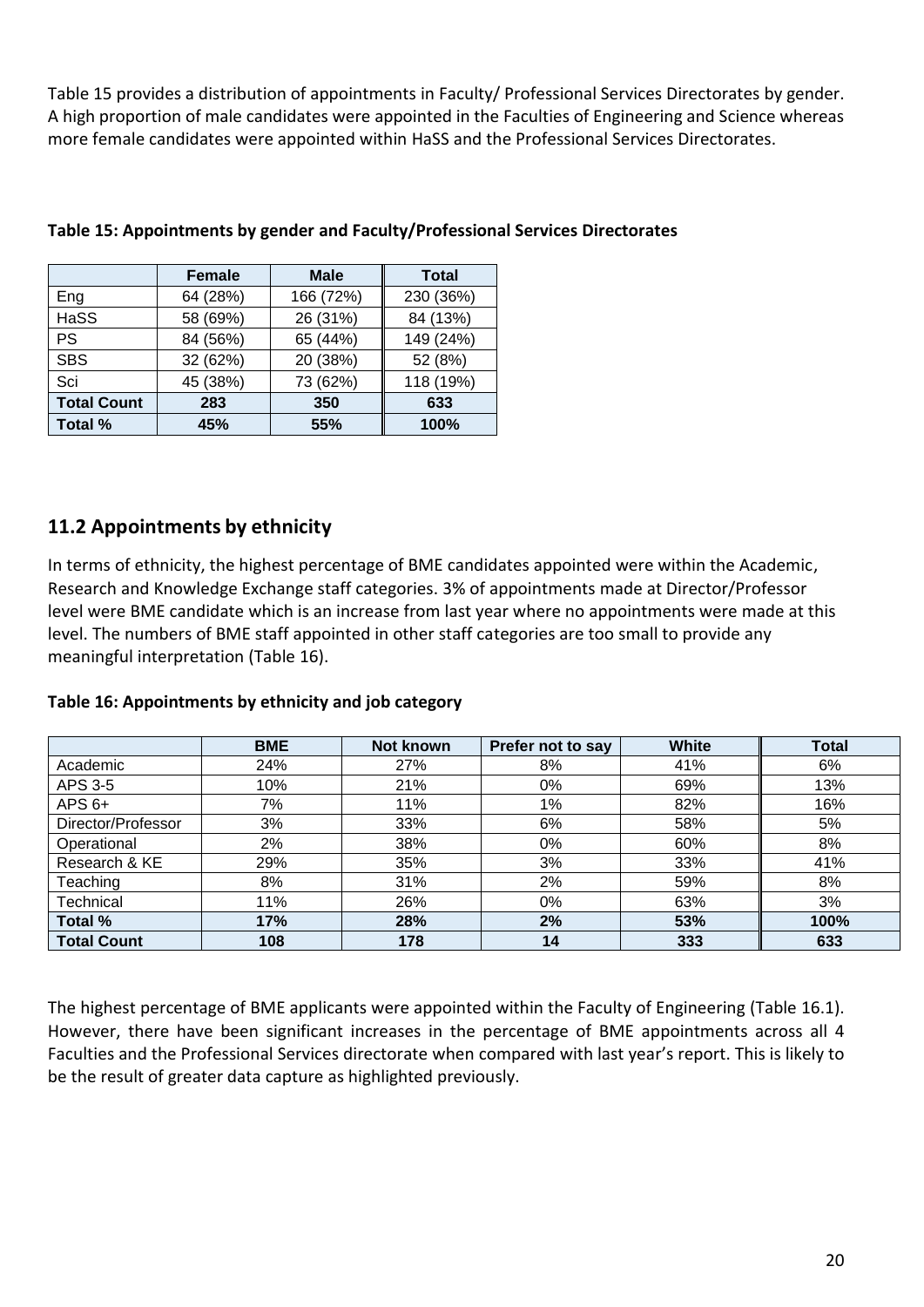|                    | <b>BME</b> | Not known | Prefer not to say | White | <b>Total</b> |
|--------------------|------------|-----------|-------------------|-------|--------------|
| Eng                | 26%        | 32%       | 2%                | 40%   | 36%          |
| <b>HaSS</b>        | 10%        | 32%       | 5%                | 54%   | 13%          |
| <b>PS</b>          | 7%         | 21%       | 1%                | 72%   | 24%          |
| <b>SBS</b>         | 12%        | 37%       | 0%                | 52%   | 8%           |
| Sci                | 20%        | 23%       | 3%                | 53%   | 19%          |
| Total $%$          | 17%        | 28%       | 2%                | 53%   | 100%         |
| <b>Total Count</b> | 108        | 178       | 14                | 333   | 633          |

### **Table 16.1: Appointments by ethnicity and Faculty/Professional Services Directorates**

### <span id="page-20-0"></span>**11.3 Appointmentsfor staff declaring a disability**

Tables 17 and 17.1 provide information on the appointment of staff with declared disabilities.

There were 17 successful applicants with a known disability appointed across all four Faculties and Professional Services. This compares to 18 appointed in 2019.

- Overall appointments where staff declared a disability increased from 2% to 3% of appointees (rounded).
- Appointments where staff have declared a disability has increased by 5% in HASS, 4% in SBS and 1% in Science. The figures have remained static in Engineering and Professional Services (although figures for declared disabilities are low, impacting upon statistical significance).
- Appointments where staff have declared a disability increased by 6% for the APS 3-5 category and 3% in the Academic category (after a 3% decrease last year) but decreased by 3% for the Teaching staff category and 2% for the Technical and Director/Professional staff categories(subject to the same caveat as above).

| Disability?        | <b>Yes</b> | Not known | Prefer not to say | <b>No</b> | <b>Total</b> |
|--------------------|------------|-----------|-------------------|-----------|--------------|
| Academic           | 3%         | 38%       | 5%                | 54%       | 6%           |
| APS 3-5            | 9%         | 26%       | 2%                | 63%       | 13%          |
| $APS 6+$           | 4%         | 22%       | 1%                | 73%       | 16%          |
| Director/Professor | 3%         | 33%       | 3%                | 61%       | 5%           |
| Operational        | 2%         | 46%       | $0\%$             | 52%       | 8%           |
| Research & KE      | $1\%$      | 38%       | 2%                | 59%       | 41%          |
| Teaching           | 0%         | 39%       | 2%                | 59%       | 8%           |
| Technical          | 5%         | 32%       | $0\%$             | 63%       | 3%           |
| Total %            | 3%         | 34%       | 2%                | 61%       | 100%         |
| <b>Total Count</b> | 17         | 216       | 13                | 387       | 633          |

#### **Table 17: Appointments by disability and Faculty/ Professional Services Directorates**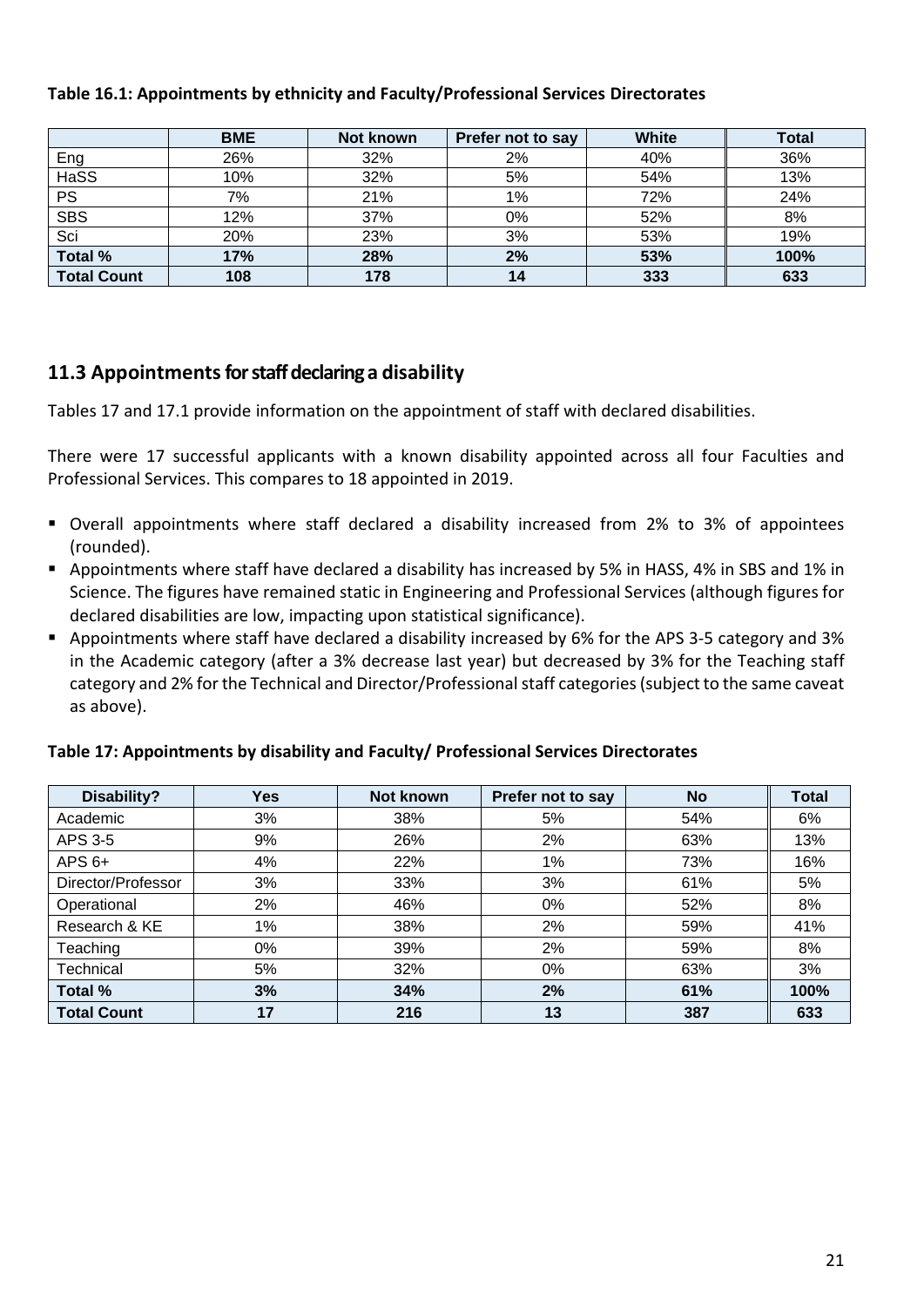### **Table 17.1: Appointments by disability and job category**

| Disability?        | <b>Yes</b> | Not known | Prefer not to say | <b>No</b> | <b>Total</b> |
|--------------------|------------|-----------|-------------------|-----------|--------------|
| Academic           | 3%         | 38%       | 5%                | 54%       | 6%           |
| APS 3-5            | 9%         | 26%       | 2%                | 63%       | 13%          |
| $APS 6+$           | 4%         | 22%       | $1\%$             | 73%       | 16%          |
| Director/Professor | 3%         | 33%       | 3%                | 61%       | 5%           |
| Operational        | 2%         | 46%       | 0%                | 52%       | 8%           |
| Research & KE      | $1\%$      | 38%       | 2%                | 59%       | 41%          |
| Teaching           | 0%         | 39%       | 2%                | 59%       | 8%           |
| Technical          | 5%         | 32%       | 0%                | 63%       | 3%           |
| Total %            | 3%         | 34%       | 2%                | 61%       | 100%         |
| <b>Total Count</b> | 17         | 216       | 13                | 387       | 633          |

### **12. Staff Leavers**

Table 18 provides information on staff leavers. Between November 2019 and October 2020, 550 staff left the University, a significant decrease from 670 in the previous year). 53% of leavers were male and 47% female (unchanged since the 2019 report). 9% were BME staff (an increase of one percentage point) and 2% were staff with disabilities (a decrease of 1 percentage point).

### **Table 18: Overview of staff leavers by protected characteristics**

|                   | <b>Leavers</b> |
|-------------------|----------------|
| Female            | 260 (47%)      |
| Male              | 292 (53%)      |
| <b>Total</b>      | 552 (100%)     |
|                   |                |
| BME               | 51 (9%)        |
| <b>Disability</b> | 13 (2%)        |

The highest numbers of staff leavers were based in the Research/Knowledge Exchange (where most of our fixed term staff are located) and Teaching staff categories (Diagram 10).

The highest numbers of female leavers were based in the APS and Operational Services staff categories. The highest numbers of male leavers were within the Director/Professor and Academic categories.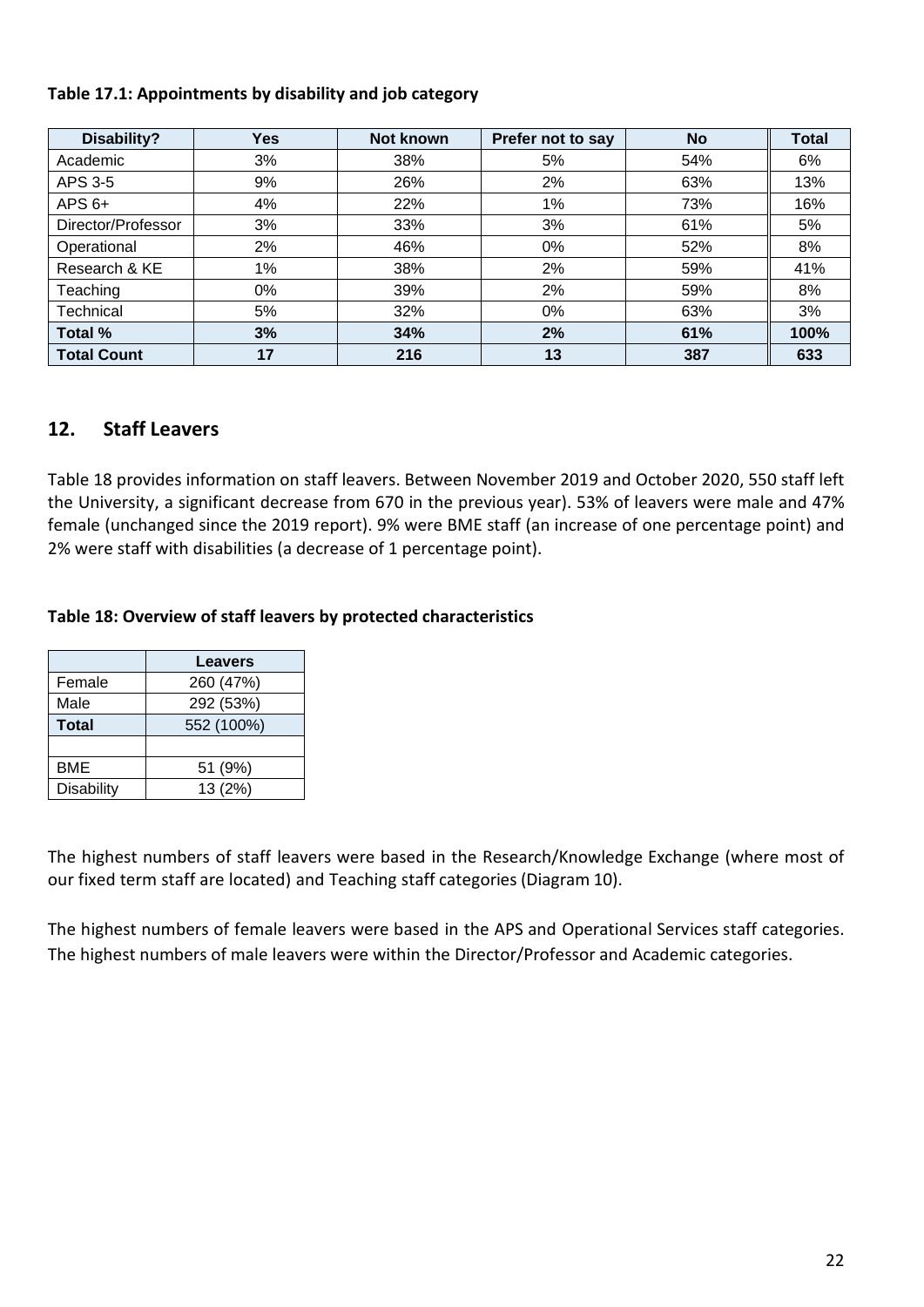

# **Diagram 10: Leavers by gender and job category**

The reasons for staff leaving the University are presented in Diagram 10.1. The majority of leavers left as a result of their fixed term contract coming to an end or due to resignation. The 'other' category covers reasons such as death in-service, mutually agreed exit and Ill-health retirement.



### **Diagram 10.1: Leaving reasons by gender**

Diagram 11 provides a breakdown of staff leavers by ethnicity. The majority of BME leavers were employed within the Research/Knowledge Exchange staff category, which has the highest percentage of fixed term contracts. A total of 296 leavers (54%) have disclosed their ethnic heritage as white. The proportion of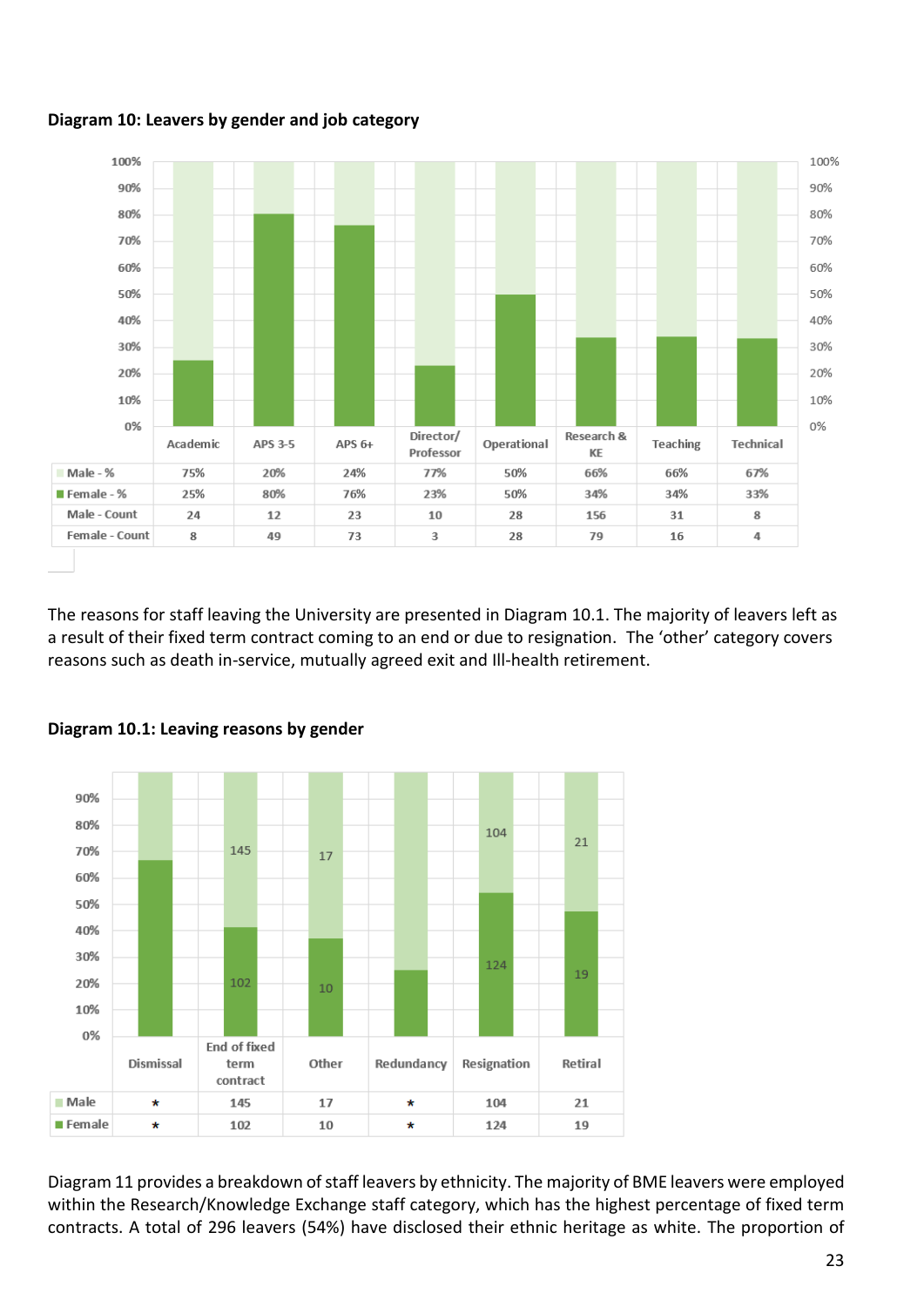leavers whose ethnic status remains unknown has decreased from 35% to 34% since last year.



#### **Diagram 11: Leavers by ethnicity**

The reasons for staff leaving, analysed by ethnicity, are presented in Diagram 11.1. The majority of leavers left as a result of their fixed term contract coming to an end or due to resignation.



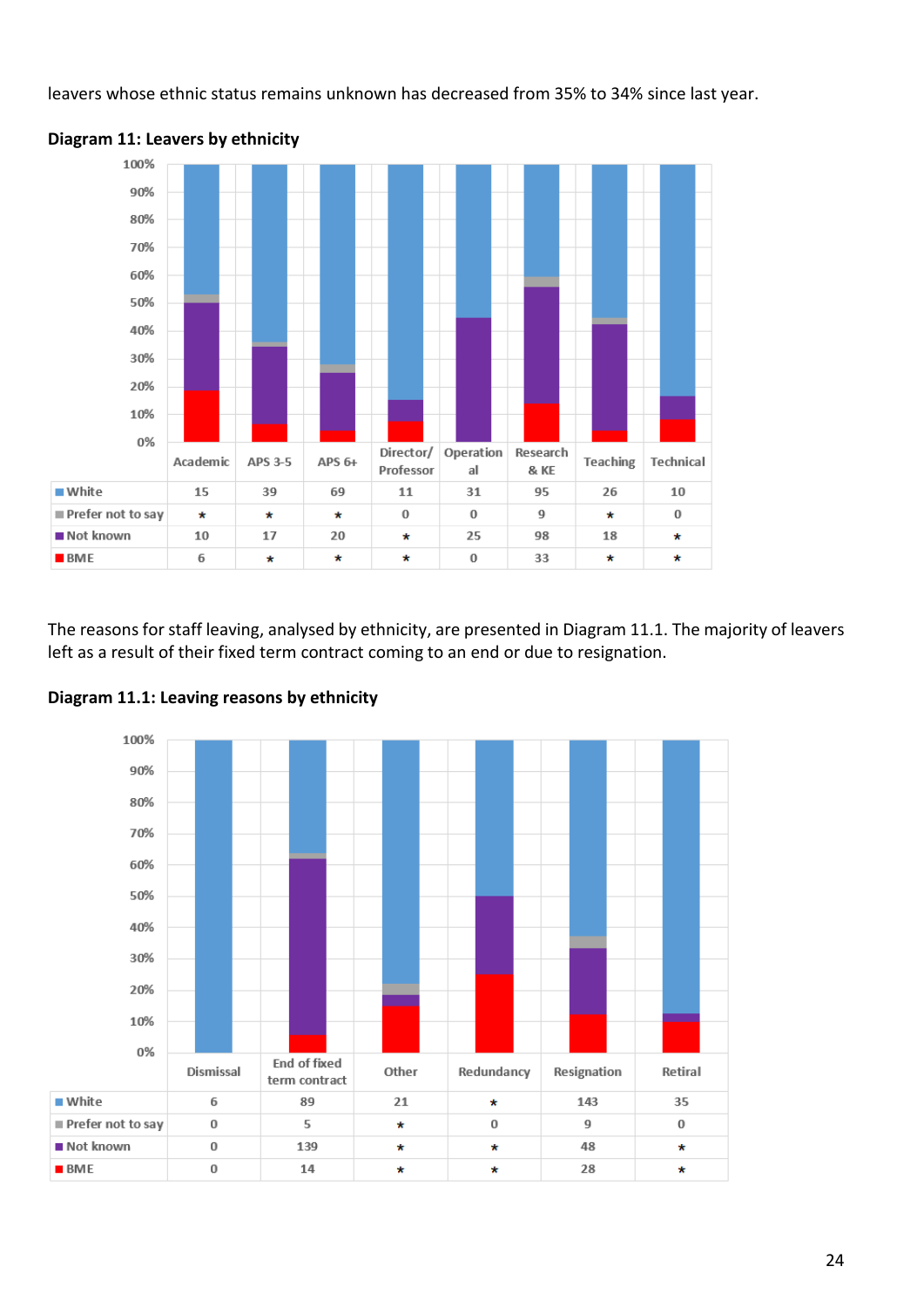Diagram 12 provides information on staff leavers with disability. The numbers of staff are too small to make any meaningful interpretation.



**Diagram 12: Leavers by disability and staff category**

The reasons for staff with disabilities leaving the University are presented in Diagram 12.1.



**Diagram 12.1: Leaving reasons by disability category**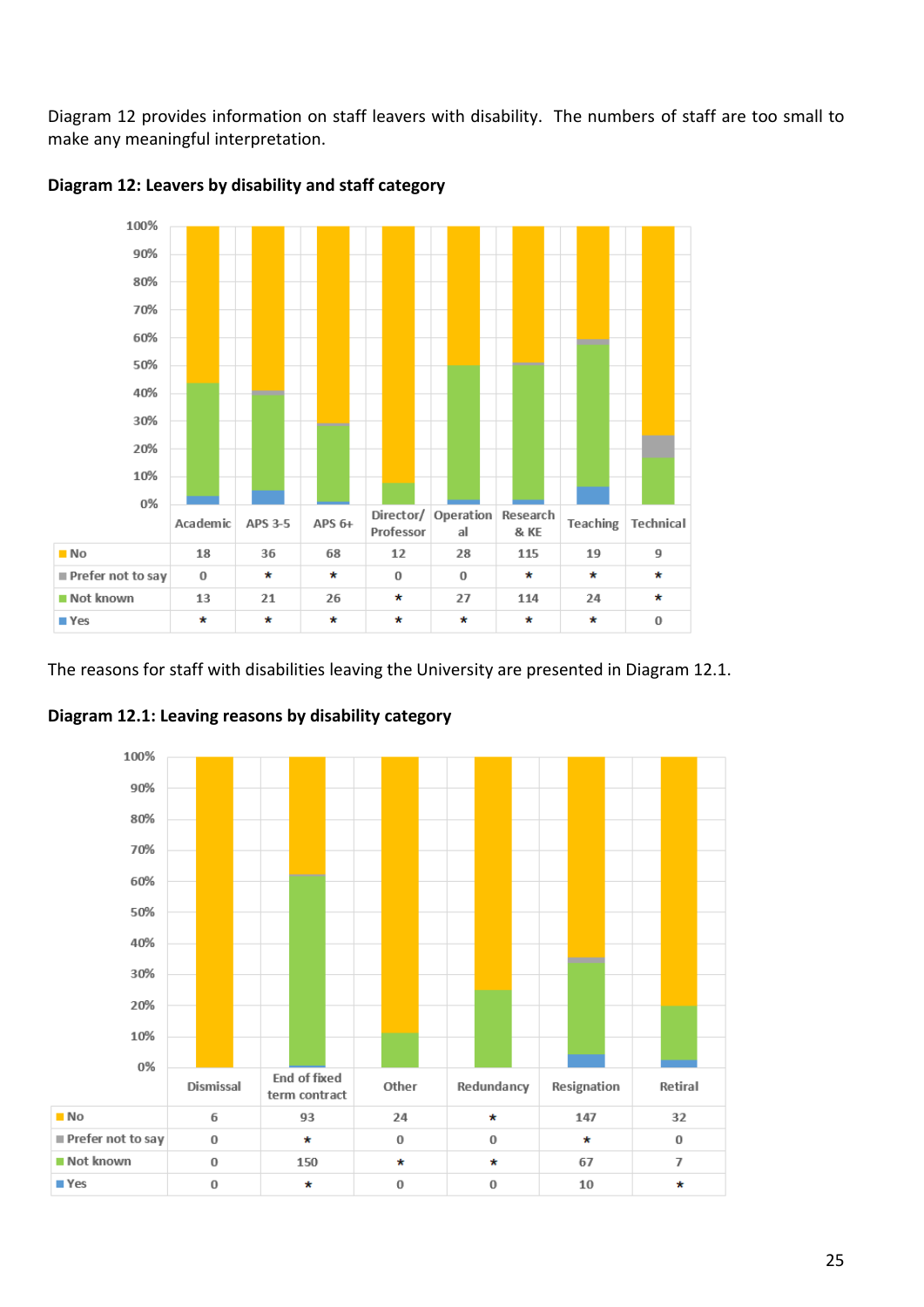# <span id="page-25-0"></span>**13. Staff Development**

During the year the University provided 409 centrally facilitated staff development programmes consisting of 1,080 sessions. Programme numbers have increased by 25 from 384 compared to last year which is a significant achievement given the sudden shift to remote working and the requirement for training delivery to move solely online.

The staff development sessions are provided by different teams<sup>2</sup>.

Table 19 provides an overview of participation rates (will include multiple attendances by some staff members) by protected characteristic. As has been the case in previous years, a higher proportion of female staff (59%) participated in development programmes compared with male staff (41%). The corresponding participation rates for female and male staff were the same in 2019. 13% of participants were BME staff (9% last year) and 4% were staff with declared disabilities (4% last year).

| $\sim$ 2001 $\sim$ 2001 $\sim$ 2010 $\sim$ 2001 $\sim$ 2001 $\sim$ 2001 $\sim$ 2001 $\sim$ 2001 $\sim$ 2001 $\sim$ 2001 $\sim$ 2001 $\sim$ 2001 $\sim$ 2001 $\sim$ 2001 $\sim$ 2001 $\sim$ 2001 $\sim$ 2001 $\sim$ 2001 $\sim$ 2001 $\sim$ 2001 $\sim$ 2001 $\sim$ 2001 |                     |      |                              |  |  |  |
|-------------------------------------------------------------------------------------------------------------------------------------------------------------------------------------------------------------------------------------------------------------------------|---------------------|------|------------------------------|--|--|--|
|                                                                                                                                                                                                                                                                         | <b>Participants</b> |      | <b>University Population</b> |  |  |  |
|                                                                                                                                                                                                                                                                         | <b>Total</b>        | %    | %                            |  |  |  |
| Female                                                                                                                                                                                                                                                                  | 8210                | 59%  | 51%                          |  |  |  |
| Male                                                                                                                                                                                                                                                                    | 5759                | 41%  | 49%                          |  |  |  |
| Total                                                                                                                                                                                                                                                                   | 13969               | 100% | 100%                         |  |  |  |
| <b>BME</b> staff                                                                                                                                                                                                                                                        | 1767                | 13%  | 7%                           |  |  |  |
| Staff with disabilities                                                                                                                                                                                                                                                 | 578                 | 4%   | 4%                           |  |  |  |

#### **Table 19: Participants by equality protected characteristics**

Analysis by age profile confirms that there was greater participation by staff within the age ranges 30- 39, 40-49 and 50-59 (Table 20) which mirrors the distribution of all University staff within these age groups.

In terms of gender and age, more men aged 30-39 attended events and female staff participants were most likely to be within the 30-39 or 40-49 age ranges.

#### **Table 20: Participants by age diversity**

|       | Female | %    | <b>Male</b> | %    | Total | %    | % Age profile of<br><b>University Population</b> |
|-------|--------|------|-------------|------|-------|------|--------------------------------------------------|
| $20$  | 25     | 0%   | 20          | 0%   | 45    | 0%   | 1%                                               |
| 20-29 | 631    | 8%   | 538         | 9%   | 1169  | 8%   | 11%                                              |
| 30-39 | 2293   | 28%  | 2178        | 38%  | 4471  | 32%  | 27%                                              |
| 40-49 | 2823   | 34%  | 1478        | 26%  | 4301  | 31%  | 26%                                              |
| 50-59 | 2040   | 25%  | 1228        | 21%  | 3268  | 23%  | 25%                                              |
| $60+$ | 398    | 5%   | 317         | 6%   | 715   | 5%   | 11%                                              |
|       |        |      |             |      |       |      |                                                  |
| Total | 8210   | 100% | 4044        | 100% | 13969 | 100% | 100%                                             |

<sup>&</sup>lt;sup>2</sup> Disability Service, Equality and Diversity Office, IT training, Learning Technology Enhancement, Organisational and Staff Development Unit and HR general, Researcher Development programme, Safety Services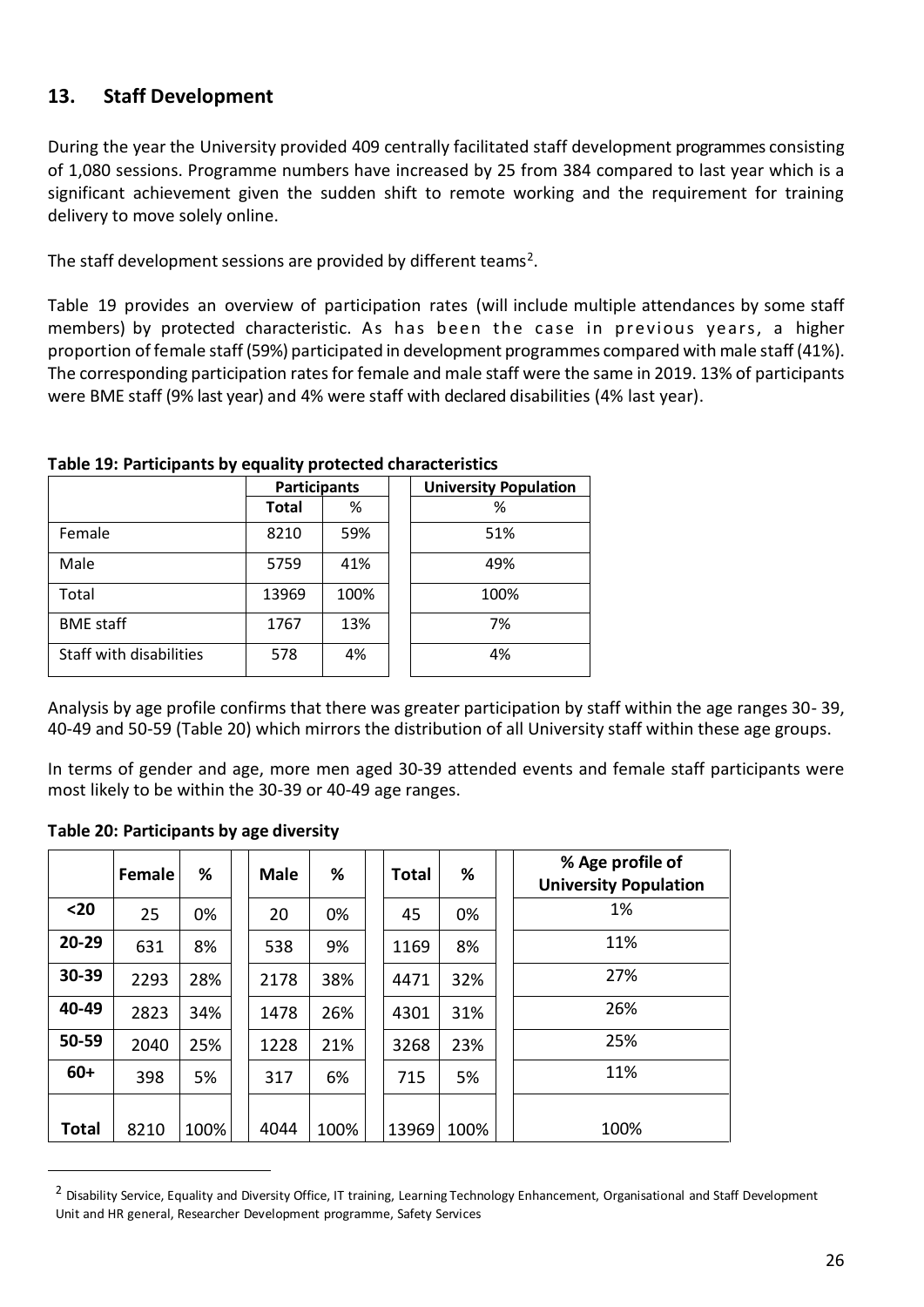# <span id="page-26-0"></span>**14. Complaints/ Discipline/ Grievances**

Table 21 shows the history of staff related complaints, grievances and disciplinary cases (Table 21). which the University has received and addressed (running total is 180). 62% of these have been disciplinary cases; 17% grievances and 20% dignity and respect related complaints.

In 2020 there was a slight decrease in the number of formal cases compared to 2019 (16 cases compared to 18 cases in 2019). The number of formal cases recorded is low for an organisation of the size of Strathclyde.

<span id="page-26-1"></span>

|                                            | 2012    | 2013    | 2014    | 2015    | 2016    | 2017     | 2018    | 2019    | 2020     | <b>Total</b> |
|--------------------------------------------|---------|---------|---------|---------|---------|----------|---------|---------|----------|--------------|
| <b>Disciplinary cases</b>                  |         |         |         |         |         |          |         |         |          |              |
| Female                                     | 6       | 5       | $\star$ | 6       | $\star$ | $\star$  | 5       | $\star$ | 5        | 43           |
| Male                                       | 8       | 7       | $\star$ | 13      | 13      | 11       | 9       | 7       | 7        | 79           |
| Total                                      | 14      | 12      | 8       | 19      | 17      | 15       | 14      | 11      | 12       | 122          |
| Grievance cases                            |         |         |         |         |         |          |         |         |          |              |
| Female                                     | $\star$ | $\star$ | 0       | $\star$ | $\star$ | $\star$  | $\star$ | $\star$ | 0        | 12           |
| Male                                       | 5       | $\star$ | $\star$ | $\star$ | $\star$ | $\star$  | $\star$ | $\star$ | $\Omega$ | 18           |
| Total                                      | 7       | 5       | $\star$ | $\star$ | $\star$ | $\star$  | $\star$ | $\star$ | 0        | 30           |
| <b>Dignity &amp; Respect</b><br>complaints |         |         |         |         |         |          |         |         |          |              |
| Female                                     | $\star$ | $\star$ | $\ast$  | 8       | $\star$ | $\Omega$ | $\star$ | $\ast$  | $\star$  | 20           |
| Male                                       | $\star$ | $\star$ | $\star$ | $\star$ | $\star$ | $\star$  | $\star$ | $\star$ | $\star$  | 19           |
| Total                                      | $\star$ | $\star$ | 5       | 9       | 5       | $\star$  | $\star$ | $\star$ | $\star$  | 39           |
|                                            |         |         |         |         |         |          |         |         |          |              |
| <b>Grand Total</b>                         | 23      | 20      | 16      | 32      | 26      | 21       | 19      | 18      | 16       | 191          |

**Table 21: Breakdown of formal staff related complaints, grievances and disciplinary cases**

# **15. Staff information for other protected characteristics**

All staff are invited to provide information on their 'protected characteristics' on a voluntary basis. This section provides information on the disclosure rates for protected characteristics (Table 22). Comparison with the UK sector is provided.

At Strathclyde, information from staff on gender reassignment, religion and belief, sexual orientation, marital and civil partnership status was sought in September 2013 for the first time.

The disclosure rates for all protected characteristics other than gender reassignment and parental have increased since 2018 with the disclosure rate for sexual orientation and religion improving significantly by 9% since 2019. The disclosure rate for gender reassignment and parental characteristics have remained static. This is a positive response to the initiatives developed to improve the disclosure rate for reporting purposes.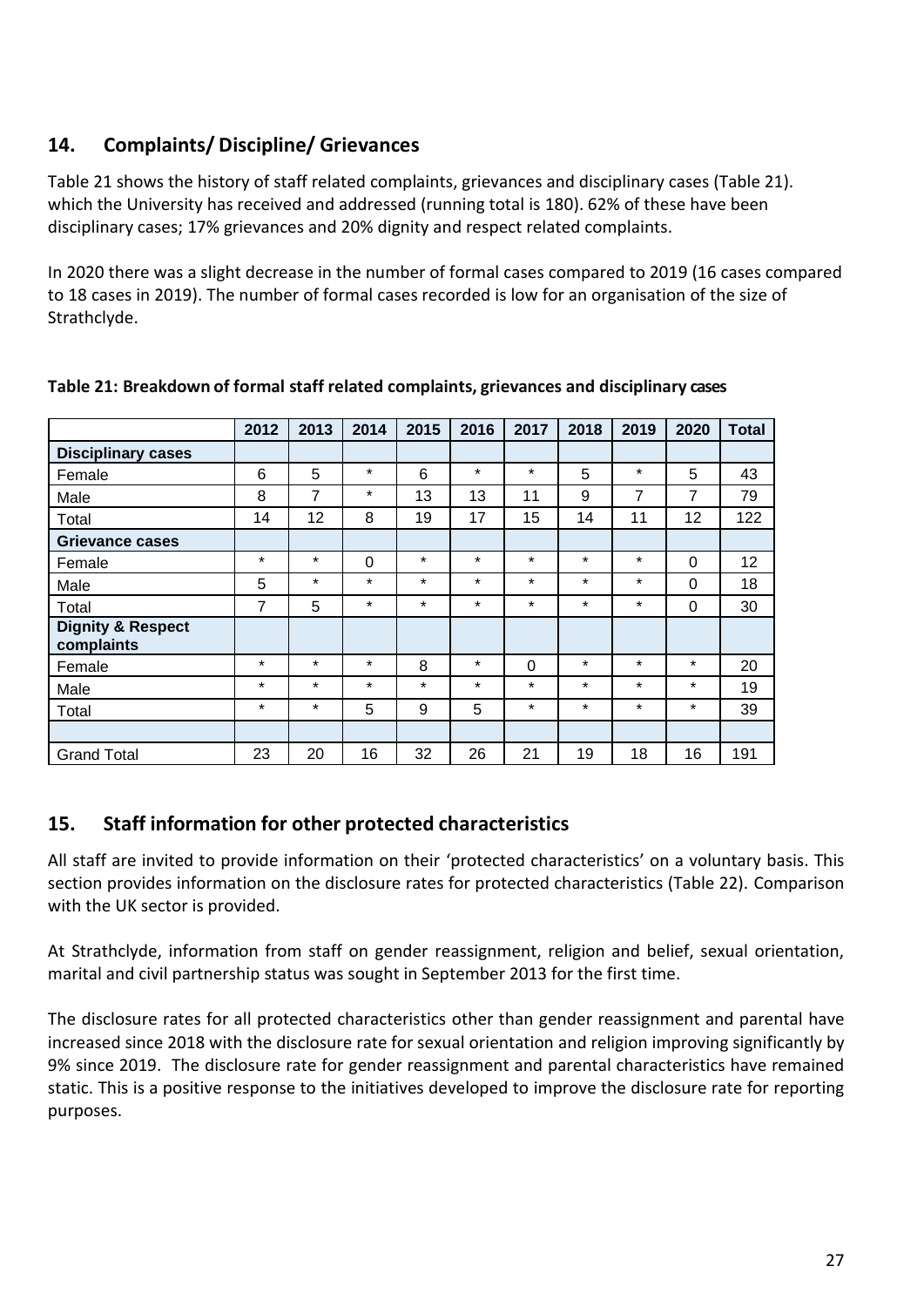#### **Table 22: Disclosure by staff on their protected characteristics**

| 2020                | <b>Not Known</b> | Prefer not to<br>Say | <b>Employees</b> | Strathclyde<br>Response Rate* | <b>Sector</b><br>disclosure<br>rate<br>comparison |
|---------------------|------------------|----------------------|------------------|-------------------------------|---------------------------------------------------|
| Gender              | 0                | 0                    | 4166             | 100%                          | 100%                                              |
| <b>BME</b>          | 393              | 86                   | 4166             | 91%                           | 94.3%                                             |
| Disability          | 637              | 52                   | 4166             | 85%                           | 100%                                              |
| Sexual orientation  | 1139             | 304                  | 4166             | 73%                           | 55.6%                                             |
| Religion            | 1127             | 302                  | 4166             | 73%                           | 58.6%                                             |
| Gender reassignment | 1505             | 71                   | 4166             | 64%                           | 50.9%                                             |
| Marital/ Civil      |                  |                      |                  |                               |                                                   |
| partnership         | 720              | 207                  | 4166             | 77%                           |                                                   |
| Parental            | 2730             | 56                   | 4166             | 38%                           |                                                   |

*\* 'Response Rate' includes everyone except 'Not Known'.* 

The disclosure rate for applicants is comparative with the previous year (Table 22.1). Only the disclosure rate for gender has decreased marginally from 100% to 99%.

#### **Table 22.1: Disclosure by applicants on their protected characteristics**

|            |           | Prefer not to |                   |                |
|------------|-----------|---------------|-------------------|----------------|
| 2020       | Not Known | Sav           | <b>Applicants</b> | Response Rate* |
| Gender     | 72        | 186           | 11970             | 99%            |
| <b>BME</b> | 133       | 408           | 11970             | 99%            |
| Disability |           | 2185          | 11970             | 100%           |

*\* 'Response Rate' includes everyone except 'Not Known'.* 

For staff appointed, the disclosure rate for ethnicity has increased slightly by 2% although the rate for disability status has increased significantly by 11% since 2019. (Table 22.2)

**Table 22.2: Disclosure by Appointments on their protected characteristics**

|            |           | Prefer not to |                     |                       |
|------------|-----------|---------------|---------------------|-----------------------|
| 2020       | Not Known | Sav           | <b>Appointments</b> | <b>Response Rate*</b> |
| Gender     |           |               | 633                 | 100%                  |
| <b>BME</b> | 178       | 14            | 633                 | 66%                   |
| Disability | 216       | 13            | 633                 | 66%                   |

*\* 'Response Rate' includes everyone except 'Not Known'.* 

Staff provided information on religion and belief (Table 23) as follows: 26% of staff described themselves as Christians (an increase of 3% from 2019). 35% stated 'no religion' (increase of 5% from 2019). 7% of staff declined to provide the information (the same as reported last year).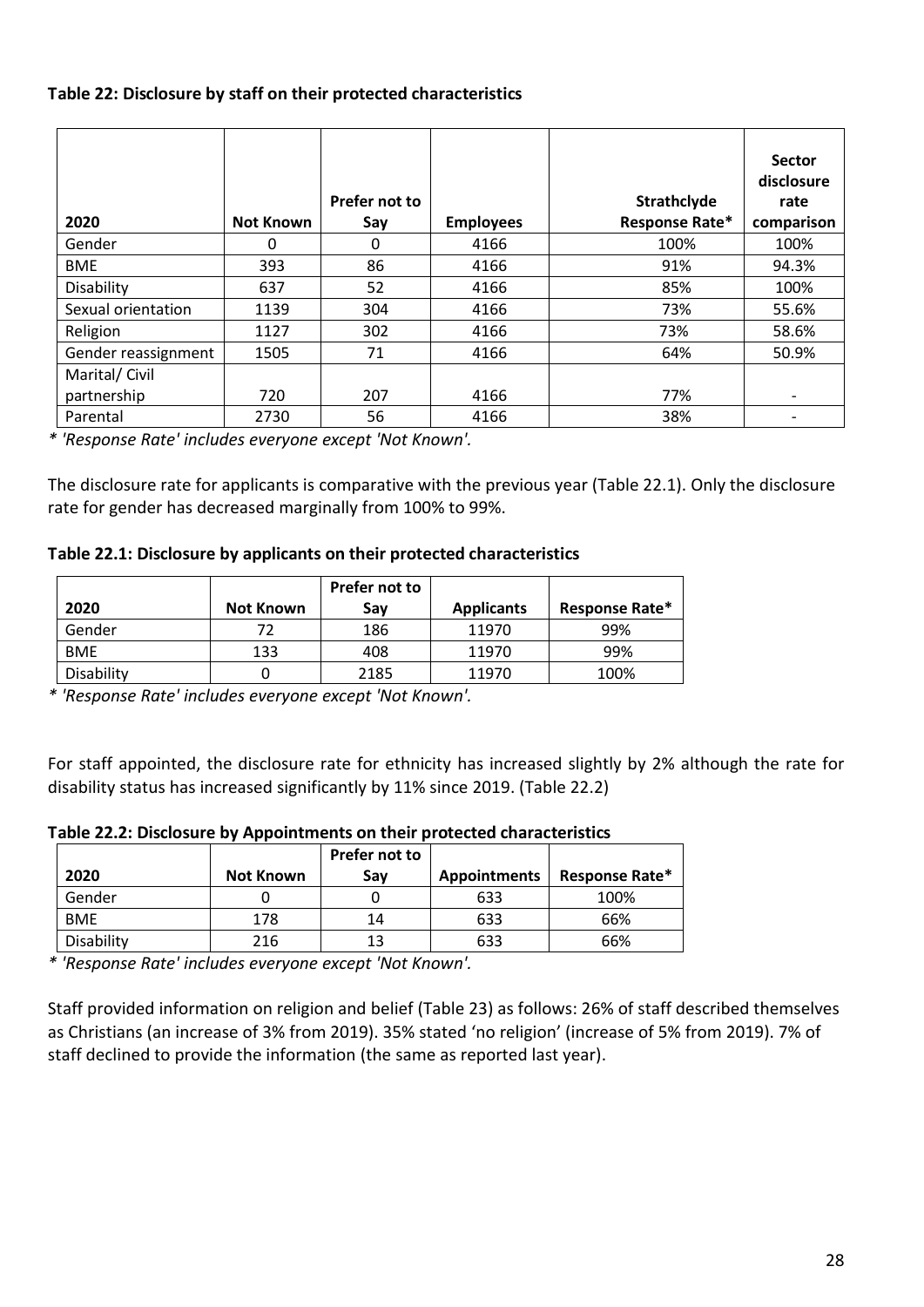#### **Table 23: Strathclyde staff profile by religion or belief**

| <b>Religion or Belief</b>           | Count   | Percentage |
|-------------------------------------|---------|------------|
| Any other religion, belief or faith | 35      | 1%         |
| <b>Buddhist</b>                     | 16      | 0%         |
| Christian                           | 1066    | 26%        |
| Hindu                               | 38      | 1%         |
| Humanist                            | 23      | 1%         |
| Jewish                              | 5       | 0%         |
| Muslim                              | 82      | 2%         |
| No religion                         | 1447    | 35%        |
| Not known                           | 1127    | 27%        |
| Prefer not to say                   | 302     | 7%         |
| Sikh                                | $\star$ | $\star$    |
| Spiritual                           | 22      | 1%         |
| <b>Totals</b>                       | 4166    | 100%       |

In terms of disclosure of sexual orientation, 61% (an increase of 7% since 2019) of staff indicated that they are heterosexual (Table 24). Lesbian, Gay and Bisexual (LGB) staff comprise 3% of all staff (an increase of 1% since 2019). 7% of staff preferred not to provide information. The percentage of 'not known' staff has decreased by 9% since 2019 (from 36% to 27%).

### **Table 24: Strathclyde staff profile by sexual orientation**

| <b>Sexual Orientation</b> | Count | Percentage |
|---------------------------|-------|------------|
| <b>Bisexual</b>           | 53    | 1%         |
| Gay man                   | 64    | 2%         |
| Gay woman/lesbian         | 19    | 0%         |
| Heterosexual              | 2559  | 61%        |
| Not known                 | 1139  | 27%        |
| Other                     | 28    | 1%         |
| Prefer not to say         | 304   | 7%         |
| <b>Totals</b>             | 4166  | 100%       |

For the seventh year running, staff have been asked to disclose information about their gender identity status. Staff are asked the question: *'Is your gender identity the same as the gender you were originally assigned at birth?'*

Table 25 provides information on gender reassignment. There are 0.2% trans<sup>3</sup> staff (10 individuals). 1.7% refused to provide information. Whilst a significant number of the total staffing population have not disclosed any information on this, there has been a 5% increase in disclosure levels since the 2019 report (from59% to 64%)

### **Table 25: Strathclyde staff profile by gender reassignment**

<sup>&</sup>lt;sup>3</sup> Transgender is an umbrella term for people whose gender identity and/ or gender expression differs from their birth sex. Transgender people may or may not alter their bodies hormonally and/or surgically. The term transgender should only be used as an adjective, for example, 'transgender people'.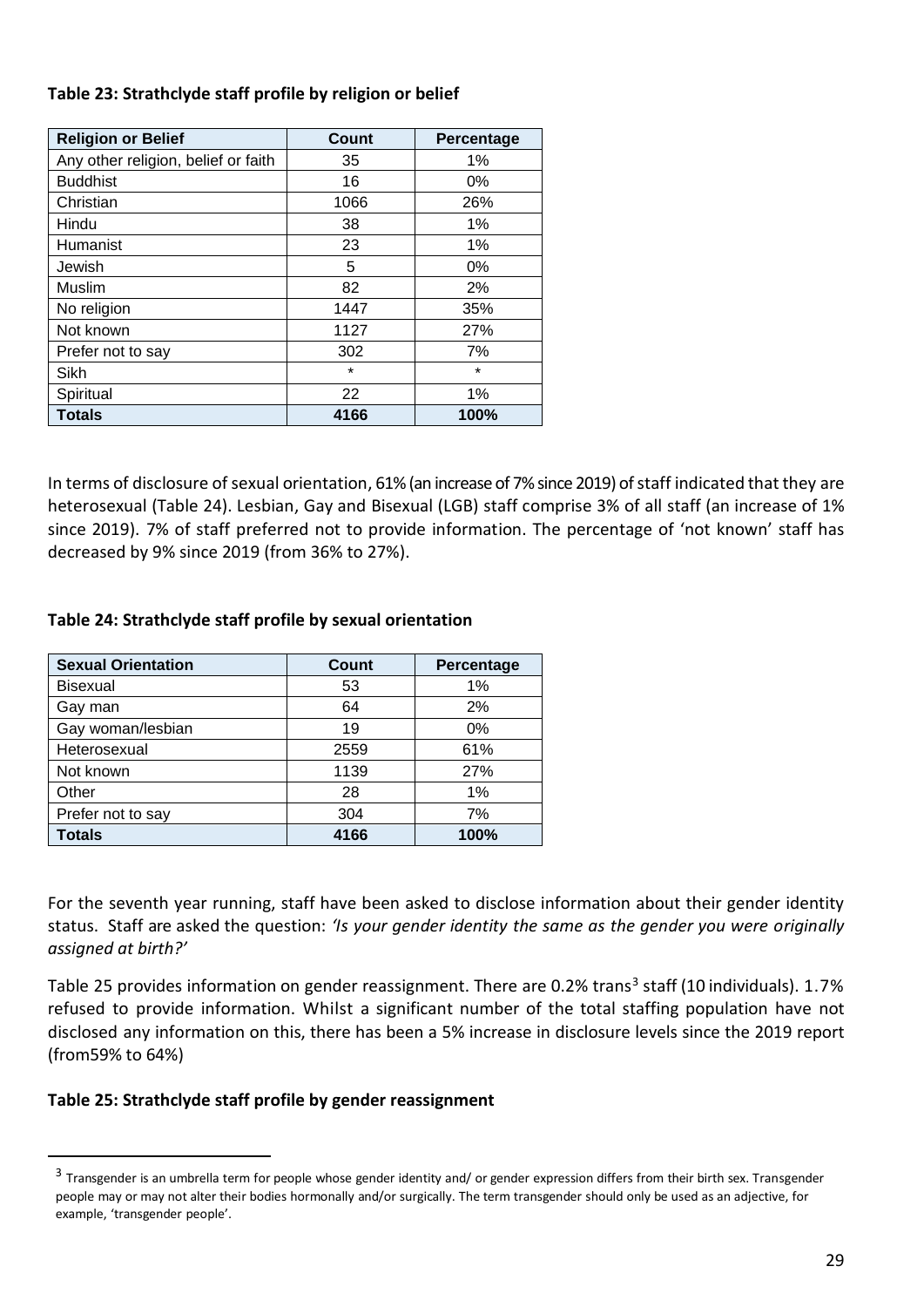| <b>Gender Same as at Birth</b> | Count | Percentage |
|--------------------------------|-------|------------|
| No                             | 10    | 0%         |
| Not known                      | 1505  | 36%        |
| Prefer not to say              |       | 2%         |
| Yes                            | 2580  | 62%        |
| <b>Totals</b>                  | 4166  | 100%       |

83% of staff disclosed information on their relationship status (Table 26). The profile indicates that 43% of staff are married; 22% are single and 9% co-habiting. Only a small proportion preferred not to disclose their relationship status (5%).

#### **Table 26: Strathclyde staff profile by relationship status**

| <b>Relationship Status</b> | <b>Count</b> | Percentage |
|----------------------------|--------------|------------|
| <b>Civil Partner</b>       | 32           | 1%         |
| Co habiting                | 383          | 9%         |
| <b>Divorced</b>            | 67           | 2%         |
| Married                    | 1786         | 43%        |
| Not known                  | 720          | 17%        |
| Prefer not to say          | 207          | 5%         |
| Separated                  | 27           | 1%         |
| Single                     | 933          | 22%        |
| Widowed                    | 11           | $0\%$      |
| <b>Totals</b>              | 4166         | 100%       |

Table 27 provides a breakdown of information on parental requirements. 66% of staff have not provided information. The number of staff on parental leave or pregnant is too small to provide any meaningful interpretation. However, the University remains committed to meeting the diverse needs of all staff and has recently enhanced its parental support provision.

### **Table 27: Strathclyde staff profile by parental requirements**

| <b>Parental Requirements</b>  | Count   | Percentage |
|-------------------------------|---------|------------|
| Not applicable                | 1342    | 32%        |
| Not known                     | 2730    | 66%        |
| On additional paternity leave | 15      | 0%         |
| On adoption leave             | $\star$ | $\star$    |
| On maternity leave            | 19      | 0%         |
| Prefer not to say             | 56      | 1%         |
| Pregnant                      | $\star$ | $\star$    |
| <b>Totals</b>                 | 4166    | 100%       |